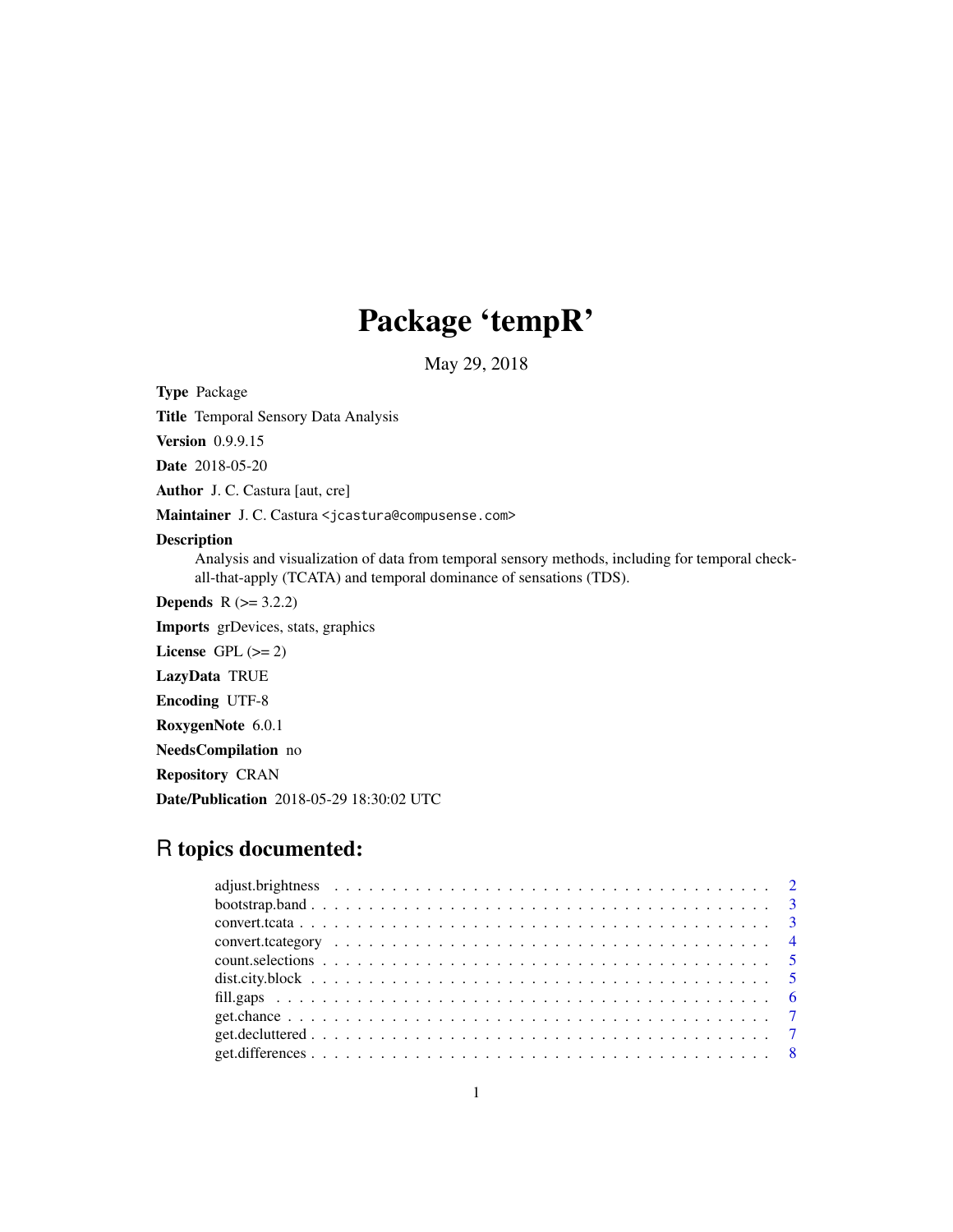# <span id="page-1-0"></span>2 adjust.brightness

|       | TDS data set: snack bars $\ldots \ldots \ldots \ldots \ldots \ldots \ldots \ldots \ldots \ldots \ldots \ldots \ldots 29$ |  |
|-------|--------------------------------------------------------------------------------------------------------------------------|--|
|       |                                                                                                                          |  |
|       |                                                                                                                          |  |
|       |                                                                                                                          |  |
| Index | 33                                                                                                                       |  |

adjust.brightness *Adjust color brightness*

# Description

Select suitable colors for highlighting plots.

# Usage

```
adjust.brightness(rgb.in, percent = 10)
```
# Arguments

| rgb.in  | rgb of input color                                          |
|---------|-------------------------------------------------------------|
| percent | the degree to which input color will be modified/brightened |

# Value

hex hex code for new color

```
(rgb.in <- c(col2rgb("red")))
adjust.brightness(rgb.in, percent = 10)
```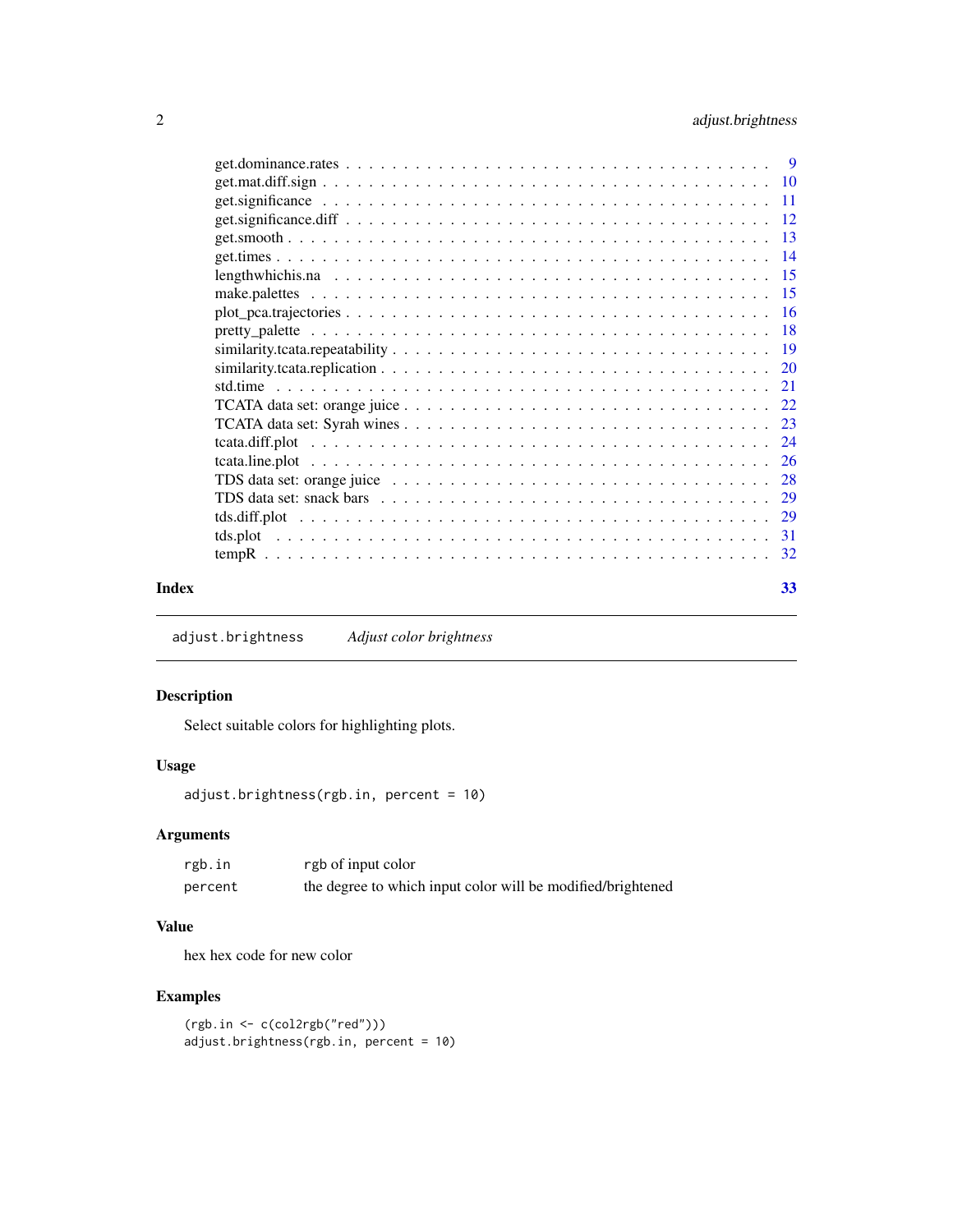<span id="page-2-0"></span>

# Description

Get bootstrap confidence bands for TCATA attribute citation rates or TDS attribute dominance rates.

# Usage

```
bootstrap.band(X, boot = 999, alpha = 0.05, return.bias = FALSE)
```
# Arguments

|             | data frame of indicator data (with possible values $\theta$ or 1)     |
|-------------|-----------------------------------------------------------------------|
| boot        | number of virtual panels                                              |
| alpha       | alpha level for bootstrap confidence bands                            |
| return.bias | indicates whether to return bias associated with bootstrap mean value |

# Details

Get bootstrap confidence bands for TCATA attribute citation rates or TDS attribute dominance rates.

#### Value

lcl lower 100(alpha/2)% bootstrap confidence limit ccl upper 100(1 - alpha/2)% bootstrap confidence limit bias provided if output.bias = TRUE

#### Examples

```
x \leq - ojtcata[ojtcata$samp == 1 & ojtcata$attribute == "Sweetness", -c(1:4)]
x.boot.ci \leq bootstrap.band(x, boot = 99) # 99 is only for illustrative purposes
x.boot.ci
```
convert.tcata *Convert TCATA data*

# Description

Converts TCATA data from a set of onset-offset times to an indicator vector (0s and 1s). Also works for TDS data.

# Usage

```
convert.tcata(X, times, decimal.places = 2)
```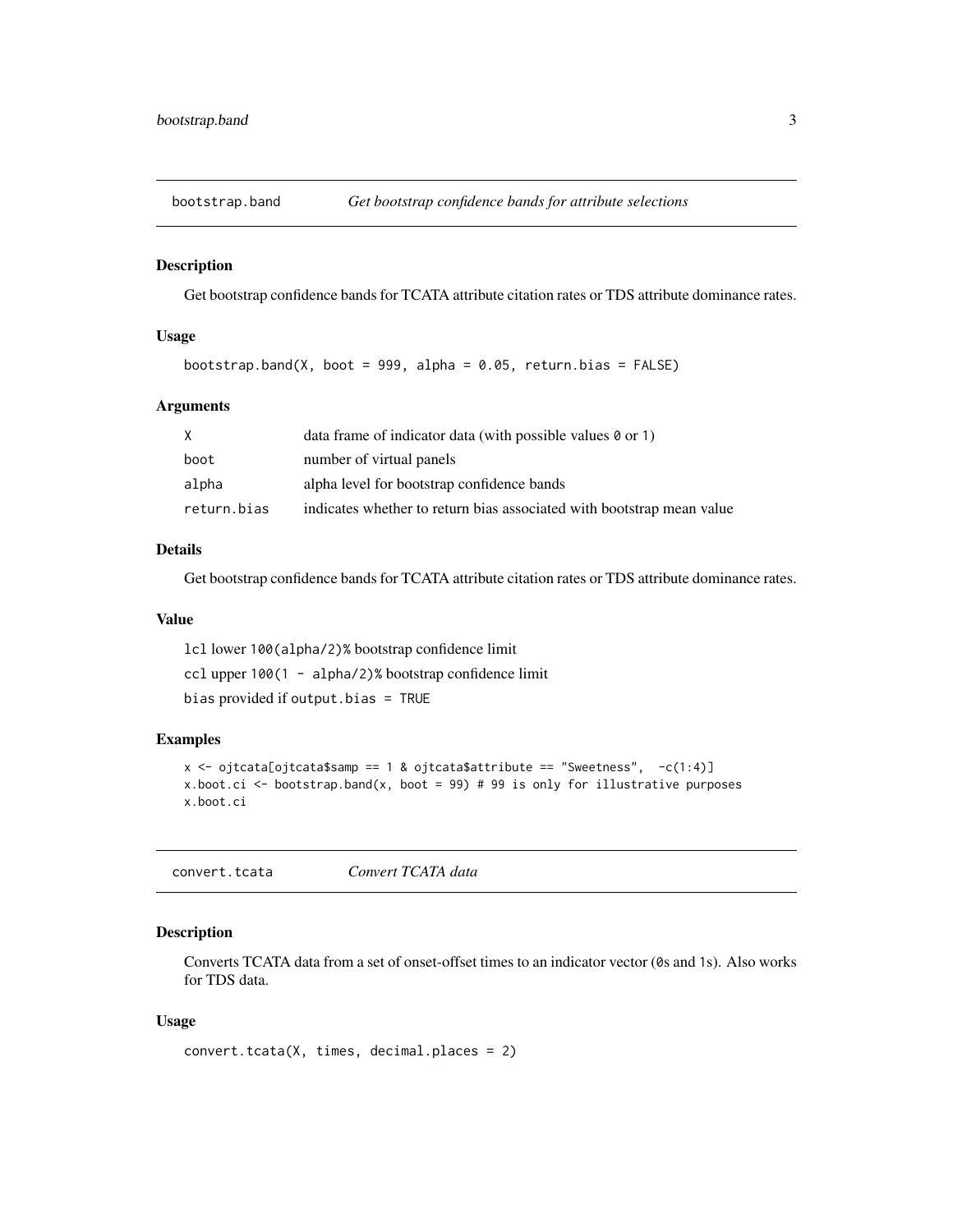<span id="page-3-0"></span>

|       | matrix with onset (start) times in first column and offset (stop) times in second<br>column |
|-------|---------------------------------------------------------------------------------------------|
| times | time slices for output indicator vector                                                     |
|       | decimal.places decimal places used in times; used for naming of the indices of out.vec      |

# Value

out.vec indictor vector(0s and 1s)

# Examples

```
X \le rbind(c(3.18, 6.83), c(8.46, 11.09), c(18.61, 21.80))
times \leq seq(0, 25, by = 0.01)
Xnew <- convert.tcata(X, times)
Xnew
```
convert.tcategory *Convert Temporal Category data*

# Description

Converts Temporal Category data from a set of onset-offset times and ratings to an vector of ratings.

#### Usage

```
convert.tcategory(X, in.scores, times, decimal.places = 2)
```
# Arguments

| X         | matrix with onset (start) times in first column and offset (stop) times in second<br>column |
|-----------|---------------------------------------------------------------------------------------------|
| in.scores | vector of category values corresponding to rows of X                                        |
| times     | time slices for output vector                                                               |
|           | decimal places decimal places used in times; used for naming of the indices of out . vec    |

#### Value

out.vec indictor vector(0s and 1s)

```
X <- rbind(c(3.18, 6.83), c(8.46, 11.09), c(18.61, 21.80))
in.scores \leq c(7, 6, 5)times \leq - seq(0, 25, by = 0.01)
Xnew <- convert.tcategory(X, in.scores, times)
Xnew
```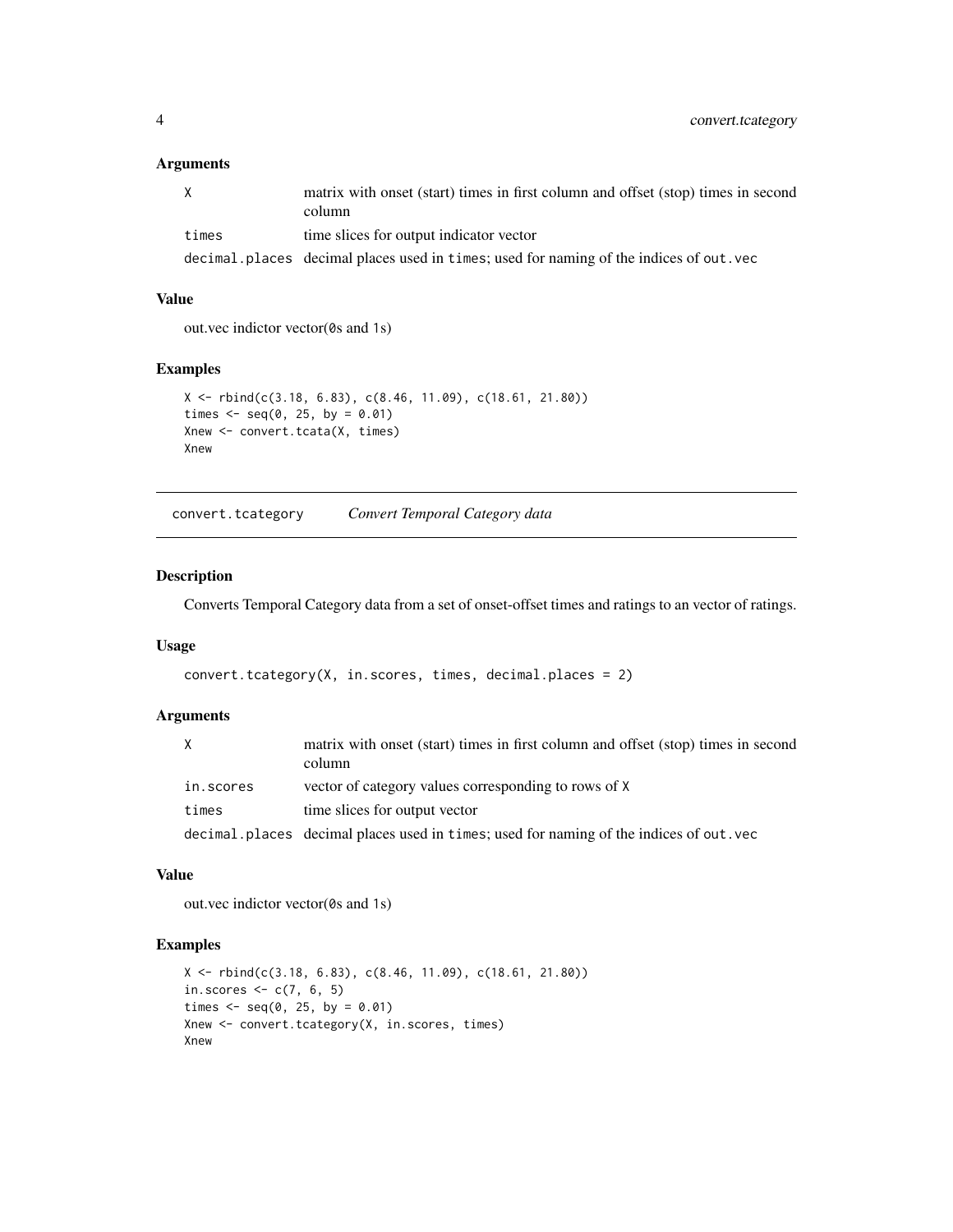#### <span id="page-4-0"></span>Description

Count the number of times that the attribute was selected (or optionally: deselected) in a single TCATA or TDS evaluation.

# Usage

```
count.selections(x, deselections = FALSE)
```
# Arguments

|              | vector of binary data (with possible values 0 or 1)           |
|--------------|---------------------------------------------------------------|
| deselections | set to TRUE if purpose is to count the number of deselections |

# Details

Count the number of times that the attribute was selected (or, optionally, deselected) in a single TCATA or TDS evaluation.

# Value

count of selections (or deselections if deselections = TRUE)

# Examples

```
data(bars)
paste0(bars[1, -c(1:4)], collapse = "")# this attribute was checked 3 times and unchecked 2 times
count.selections(bars[1, -c(1:4)])
count.selections(bars[1, -c(1:4)], deselections = TRUE)
```
dist.city.block *Calculate city block distance between two matrices*

#### Description

Calculates the city block distance between two matrices.

# Usage

dist.city.block(x, y)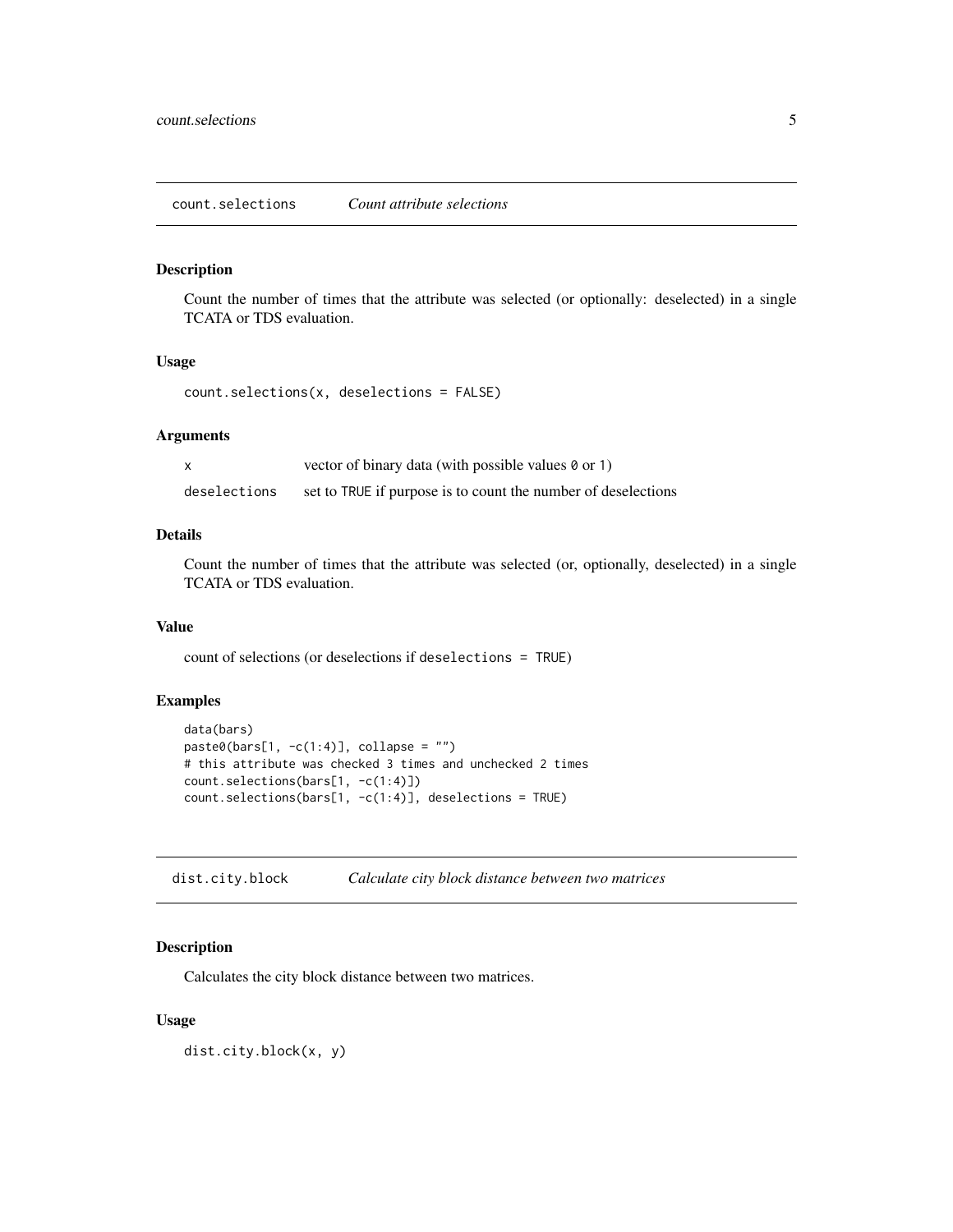| first matrix  |
|---------------|
| second matrix |

# Value

cbdist city block distance between x and y

# Examples

```
x \le matrix(0, nrow = 5, ncol = 7)
y \le - matrix(1, nrow = 5, ncol = 7)
dist.city.block(x, y)
y \le - matrix(c(rep(0, 15), rep(1, 20)), nrow = 5, ncol = 7)
dist.city.block(x, y)
```
fill.gaps *Fills gaps*

# Description

Replace gaps in TDS and TCATA data with replacement responses.

# Usage

fill.gaps(y, subst =  $0$ , repl = 1)

# Arguments

| V     | vector (or data frame) of Bernoulli data which may contain gaps                    |
|-------|------------------------------------------------------------------------------------|
| subst | value occurring in a gap (which represents real data outside a gap). Default is 0. |
| repl  | value occurring for a response (used to replace gap values). Default is 1.         |

# Value

out vector (or data frame) of Bernoulli data with filled gaps

```
# vector with gaps: x with NA gaps (e.g. due to attribute cuing)
(x \leq rep(c(rep(NA, 4), rep(1, 4)), 2))fill.gaps(x, subset = NA)# array with gaps: y with an gap of 0s (e.g. due to attribute fading)
(y <- structure(c(0, 1, 0, 0, 1, 1, 0, 1, 1, 1, 1, 1, 1, 1, 0, 1, 1, 0,
                 1, 1, 0, 1, 0, 1, 1, 0, 1, 1, 0, 0),
                .Dim = c(3L, 10L),
```
<span id="page-5-0"></span>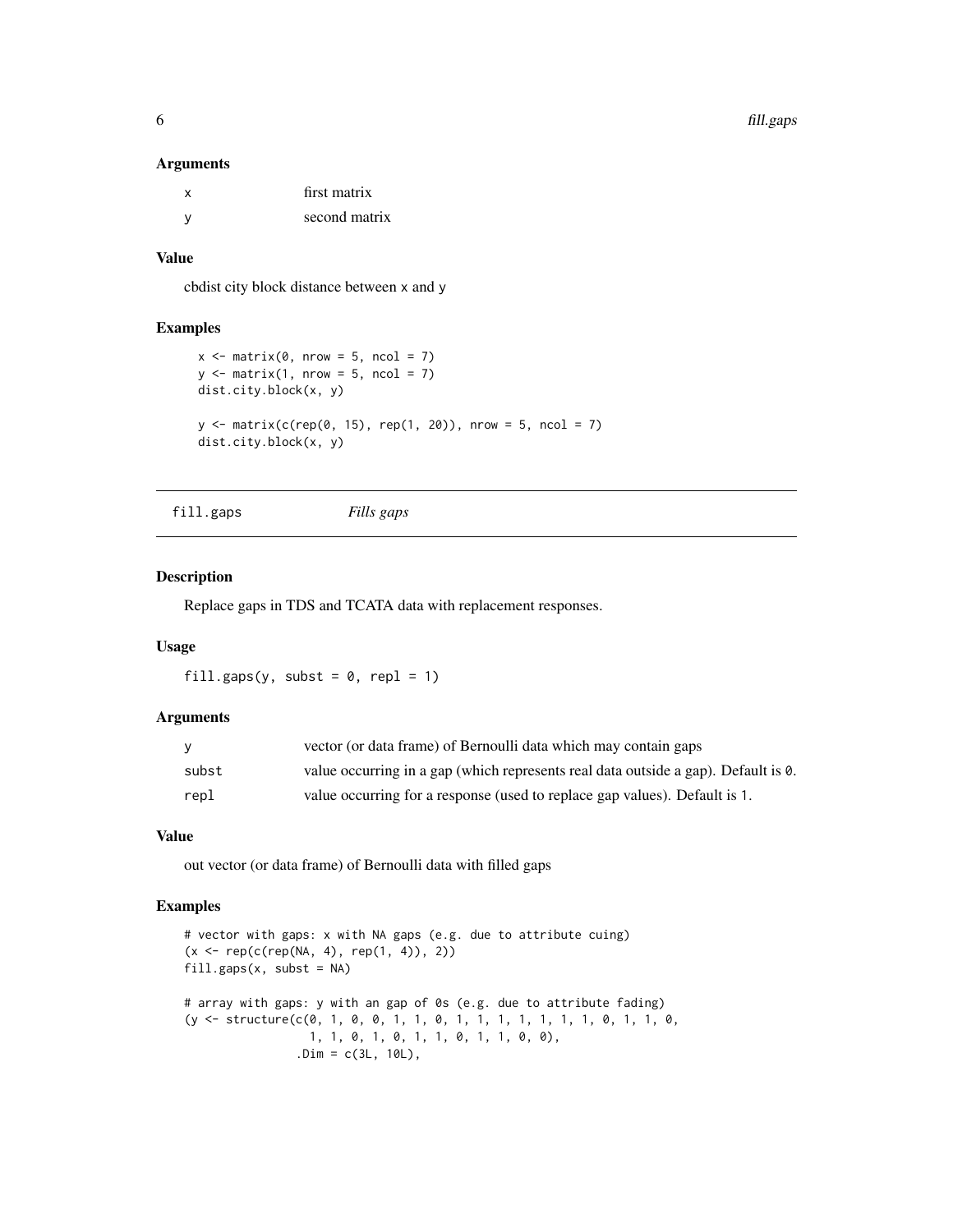#### <span id="page-6-0"></span>get.chance 7

.Dimnames = list(1:3, 1:10)))

fill.gaps(y)

<span id="page-6-1"></span>get.chance *TDS chance proportion*

# Description

Obtains the TDS chance proportion based on the number of attributes, as proposed by Pineau et al. (2009; Eq. 1).

# Usage

get.chance(attributes = c(), include.stop = FALSE)

#### Arguments

| attributes   | number of attributes used in the TDS ballot.                                                                                                    |
|--------------|-------------------------------------------------------------------------------------------------------------------------------------------------|
| include.stop | defaut is FALSE. Default should be kept if time standardization is applied. Op-<br>tionally, set to TRUE if analyzing data on the raw timeline. |

# References

Pineau, N., Schlich, P., Cordelle, S., Mathonnière, C., Issanchou, S., Imbert, A., Rogeaux, M., Etiévant, P., & Köster, E. (2009). Temporal dominance of sensations: Construction of the TDS curves and comparison with time–intensity. *Food Quality and Preference*, 20, 450–455. [http:](http://dx.doi.org/10.1016/j.foodqual.2009.04.005) [//dx.doi.org/10.1016/j.foodqual.2009.04.005](http://dx.doi.org/10.1016/j.foodqual.2009.04.005)

# Examples

```
# example using 'bars' data set
attributes <- unique(bars$attribute)
chance <- get.chance(attributes)
chance
```
get.decluttered *Get decluttering matrix indicating where to show/hide reference lines*

# Description

Declutter TCATA curves by hiding reference lines from plots showing TCATA curves.

#### Usage

```
get.decluttered(x = x, n.x = n.x, y = y, n.y = n.y, alpha = 0.05)
```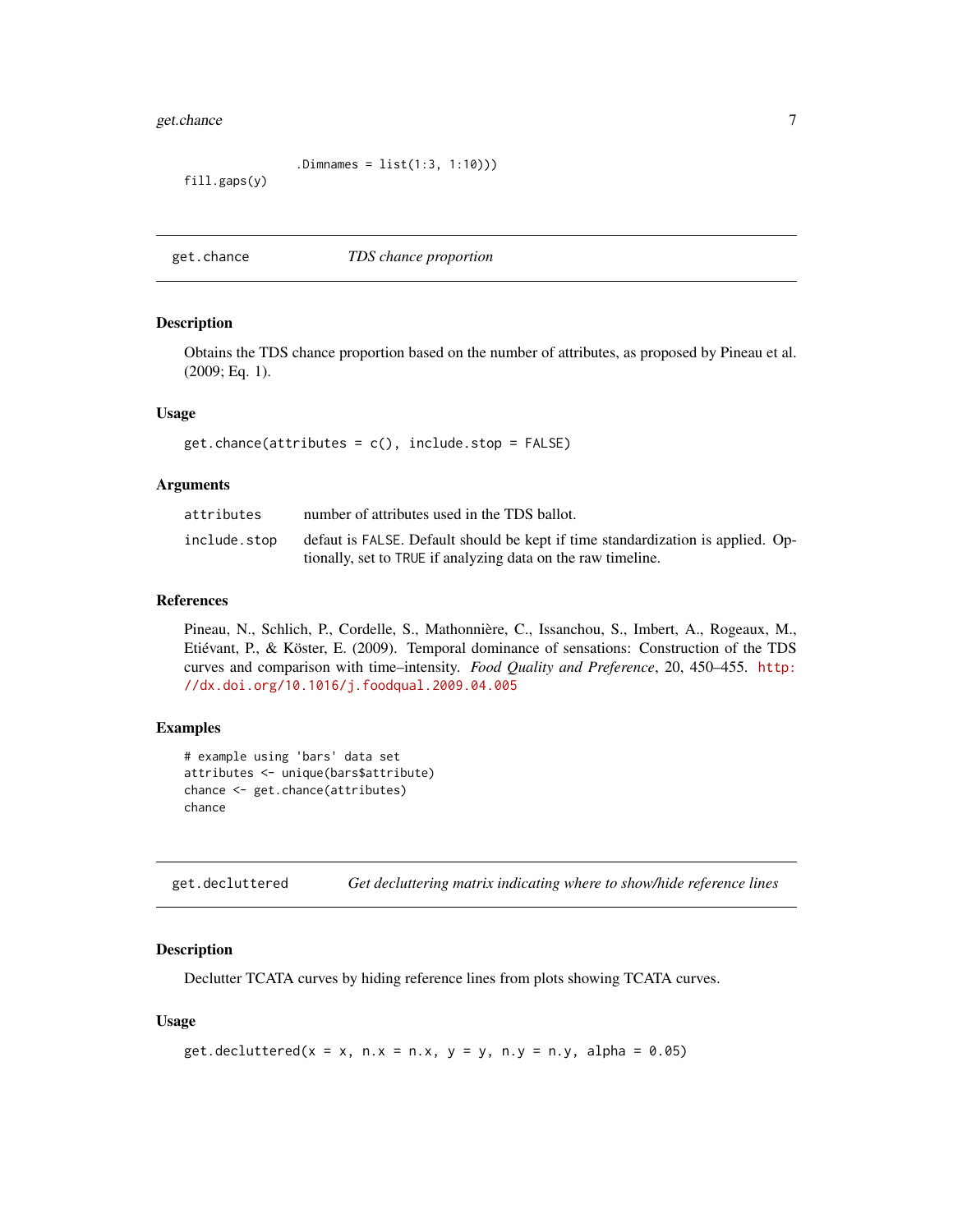<span id="page-7-0"></span>

| x.    | selections for sample of interest (can be a vector if several samples of interest) |
|-------|------------------------------------------------------------------------------------|
| n.x   | evaluations of x (can be a vector if several samples of interest)                  |
| v     | selections for comparison (can be a vector if several comparisons will be made)    |
| n.v   | evaluations of y (can be a vector if several comparisons of interest)              |
| alpha | significance level                                                                 |

#### Value

declutter vector in which 1 indicates "show" and NA indicates "hide"

# References

Castura, J. C., Antúnez, L., Giménez, A., Ares, G. (2016). Temporal check-all-that-apply (TCATA): A novel temporal sensory method for characterizing products. *Food Quality and Preference*, 47, 79- 90. <http://dx.doi.org/10.1016/j.foodqual.2015.06.017>

# See Also

[fisher.test](#page-0-0)

# Examples

```
# example using 'ojtcata' data set
data(ojtcata)
x <- aggregate(ojtcata[, -c(1:4)], list(samp = ojtcata$samp, attribute = ojtcata$attribute), sum)
p.1.checked <- x[x$samp == 1, -c(1:2)]
p.1.eval <- length(unique(ojtcata$cons))
p.not1.checked <- aggregate(x[, -c(1:2)], list(attribute = x$attribute), sum[, -1]p.not1.eval <- length(unique(ojtcata$cons)) * (length(unique(ojtcata$samp)) - 1)
# reference lines for contrast products
p.1.refline <- p.not1.checked / p.not1.eval
# decluttering matrix corresponds to the dimensions of p.1.refline
p.1.declutter \leq get.decluttered(x = unlist(p.1.checked), n.x = p.1.eval,
                                          y = \text{unlist}(p.\text{not1}. \text{checked}), n.y = p.\text{not1.} \text{eval})(p.1.declutter <- matrix(p.1.declutter, nrow = nrow(p.1.checked)))
```
get.differences *Get vector of difference in dominance rates*

# **Description**

Get vector of difference in dominance rates

# Usage

get.differences(x, y)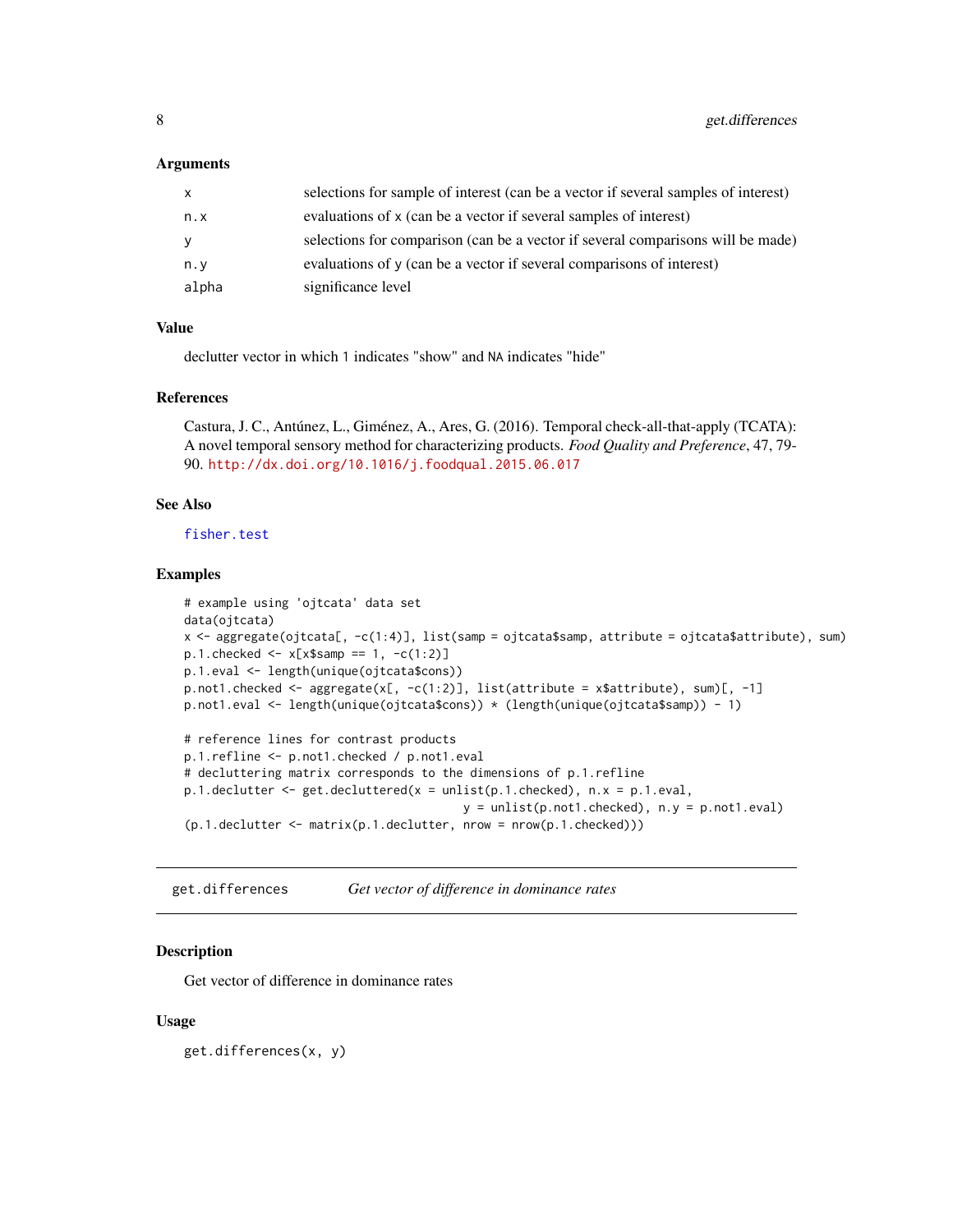<span id="page-8-0"></span>

| X | matrix of dominance indicators for a single product vality liquid (rows = evalua-<br>$tions, columns = times)$ |
|---|----------------------------------------------------------------------------------------------------------------|
|   | matrix of dominance indicators for a different product (same attribute)                                        |

# Value

out vector of differences in dominance rates

#### References

Pineau, N., Schlich, P., Cordelle, S., Mathonnière, C., Issanchou, S., Imbert, A., Rogeaux, M., Etiévant, P., & Köster, E. (2009). Temporal dominance of sensations: Construction of the TDS curves and comparison with time–intensity. *Food Quality and Preference*, 20, 450–455. [http:](http://dx.doi.org/10.1016/j.foodqual.2009.04.005) [//dx.doi.org/10.1016/j.foodqual.2009.04.005](http://dx.doi.org/10.1016/j.foodqual.2009.04.005)

# Examples

```
# example using 'bars' data set
bars.m <- aggregate(bars[, -c(1:4)], list(samples = bars$sample, attribute = bars$attribute), mean)
bars.m <- bars.m[order(bars.m$sample, bars.m$attribute), ]
attributes <- unique(bars$attribute)
times <- get.times(colnames(bars.m)[-c(1:2)])
bar1 \le bars.m[bars.m$sample == 1 & bars.m$attribute == "Caramelized Flavour", -c(1:2)]
bar2 <- bars.m[bars.m$sample == 2 & bars.m$attribute == "Caramelized Flavour", -c(1:2)]
b.diff <- get.differences(bar1, bar2)
round(b.diff, 3)
# toy example
x <- data.frame(t10 = c( NA, 0, 0, 0, 1, 1, 0, 0, 1, 0, NA),
               t15 = c( 1, 0, 0, 1, 1, 0, 1, 0, 1, 0),
               t20 = c( 1, 1, 1, 1, 1, 1, 1, 1, 0, 1, NA, 0)y <- data.frame(t10 = c( NA, NA, 0, 0, 1, 1, 0, 0, 0, 0, NA),
               t15 = c ( 0, 0, 0, 0, 1, 0, 1, 1, 0, 1, 1),
               t20 = c( 1, 0, 1, 1, 0, 0, 1, NA, 1, NA, 0)get.differences(x, y)
```
get.dominance.rates *Get TDS dominance rates*

#### Description

Get TDS dominance rates.

#### Usage

get.dominance.rates(citations, n)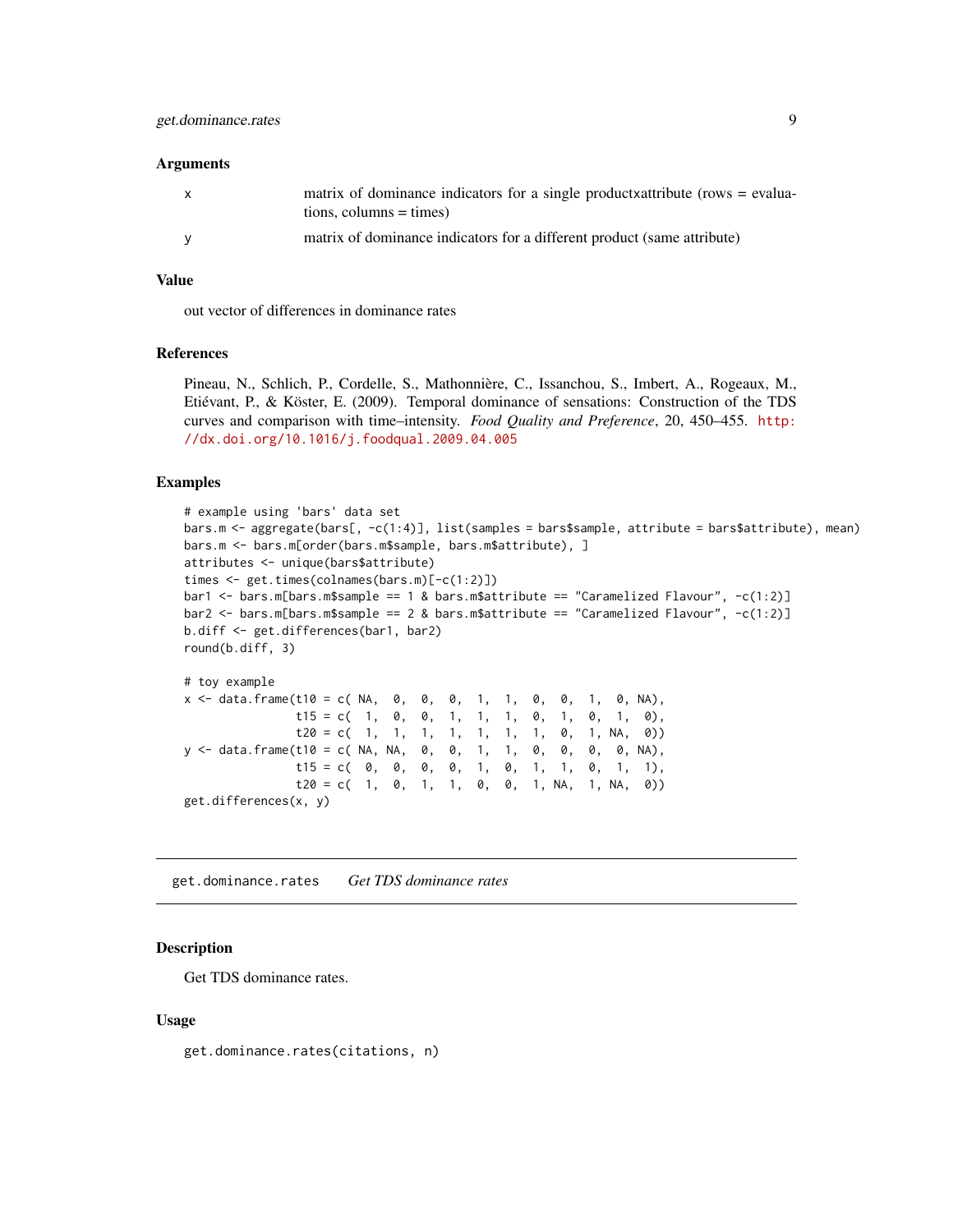<span id="page-9-0"></span>

| citations | matrix of dominance counts                    |
|-----------|-----------------------------------------------|
| n         | number of observations (evaluations) per cell |

# References

Pineau, N., Schlich, P., Cordelle, S., Mathonnière, C., Issanchou, S., Imbert, A., Rogeaux, M., Etiévant, P., & Köster, E. (2009). Temporal dominance of sensations: Construction of the TDS curves and comparison with time–intensity. *Food Quality and Preference*, 20, 450–455. [http:](http://dx.doi.org/10.1016/j.foodqual.2009.04.005) [//dx.doi.org/10.1016/j.foodqual.2009.04.005](http://dx.doi.org/10.1016/j.foodqual.2009.04.005)

### Examples

```
x <- rbind(c( 6, 6, 8, 14, 16, 22, 22, 21, 13, 11, 14, 7, 7, 6, 5, 3),
          c(14, 24, 31, 36, 37, 39, 44, 48, 51, 55, 48, 40, 30, 20, 10, 5),
          c( 7, 8, 9, 15, 17, 21, 21, 20, 21, 22, 18, 17, 17, 20, 20, 20),
          c(44, 23, 23, 26, 1, 2, 2, 2, 2, 3, 4, 7, 15, 14, 18, 22),
          c(20, 30, 20, 0, 20, 7, 2, 0, 4, 0, 7, 20, 22, 31, 38, 41))
collnames(x) \leftarrow 0:15get.dominance.rates(x, n = 91)
```
get.mat.diff.sign *Pairwise comparisons*

#### Description

p-value for pairwise comparisons.

# Usage

```
get.mat.diff.sign(x = x, y = y, n.x = n.x, n.y = n.x, test.type = "f")
```
#### Arguments

| $\mathsf{x}$ | citations for product x                              |
|--------------|------------------------------------------------------|
| <sub>V</sub> | citations for product y                              |
| n.x          | total observations for x                             |
| n.v          | total observations for y                             |
| test.type    | So far only Fisher's exact test is implemented ("f") |

# References

Castura, J. C., Antúnez, L., Giménez, A., Ares, G. (2016). Temporal check-all-that-apply (TCATA): A novel temporal sensory method for characterizing products. *Food Quality and Preference*, 47, 79- 90. <http://dx.doi.org/10.1016/j.foodqual.2015.06.017>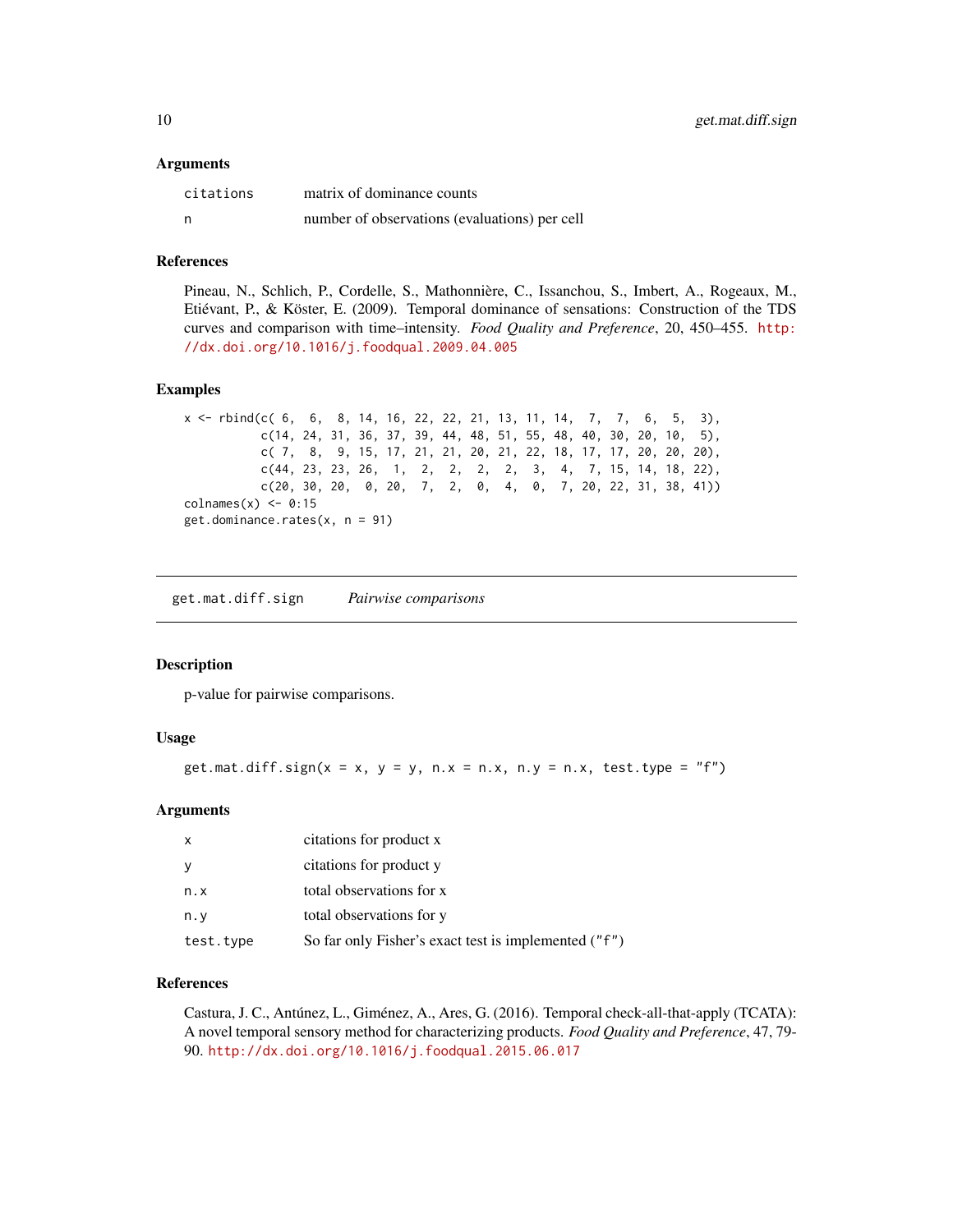# <span id="page-10-0"></span>get.significance 11

# See Also

[fisher.test](#page-0-0)

#### Examples

```
# Toy TCATA citations data for two samples: s1, s2
s1 \leq t (data.frame(sweet = c(10, 23, 25, 26, 26, 43, 44),
                   bitter = c( 4, 18, 19, 27, 36, 43, 54),
                   sour = c(40, 53, 85, 70, 46, 33, 24)))
s2 \leq t(data.frame(sweet = c(11, 33, 45, 46, 56, 43, 44),
                   bitter = c( 0, 11, 11, 14, 25, 35, 34),
                   sour = c(30, 33, 35, 20, 26, 23, 24)))
colnames(s1) \le colnames(s2) \le paste0("time_", seq(5, 35, by = 5), "s")
n < -90signif <- get.mat.diff.sign(s1, s2, n, n)
signif
```
get.significance *TDS significance proportion*

# Description

Obtains the TDS significance proportion based on the number of observations and chance, as proposed by Pineau et al. (2009; Eq. 1).

#### Usage

```
get.significance(chance, n, alpha = 0.05)
```
#### Arguments

| chance | chance proportion; see get, chance.                                                                                                     |
|--------|-----------------------------------------------------------------------------------------------------------------------------------------|
| n      | number of observations.                                                                                                                 |
| alpha  | significance level for binomial test of 2 independent proportions (based on nor-<br>mal approximation; see: Pineau et al., 2009, Eq. 1) |

#### Details

The TDS significance level proposed by Pineau et al. (2009, Eq. 1) provides a simple and widely used heuristic approach for contextualizing observed dominance rates, but should not be used for statistical inference.

# References

Pineau, N., Schlich, P., Cordelle, S., Mathonnière, C., Issanchou, S., Imbert, A., Rogeaux, M., Etiévant, P., & Köster, E. (2009). Temporal dominance of sensations: Construction of the TDS curves and comparison with time–intensity. *Food Quality and Preference*, 20, 450–455. [http:](http://dx.doi.org/10.1016/j.foodqual.2009.04.005) [//dx.doi.org/10.1016/j.foodqual.2009.04.005](http://dx.doi.org/10.1016/j.foodqual.2009.04.005)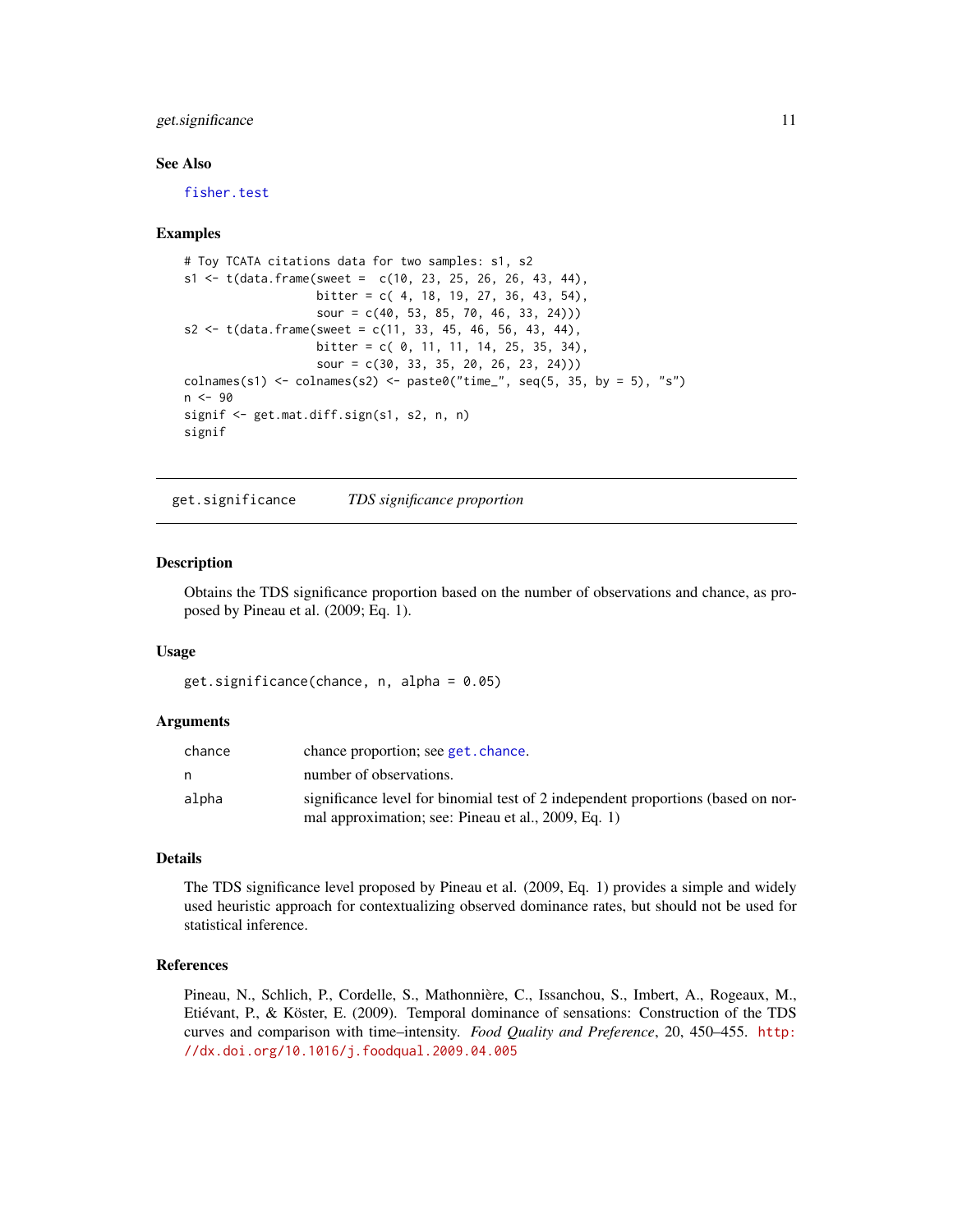# Examples

```
# example using 'bars' data set
attributes <- unique(bars$attribute)
chance <- get.chance(attributes)
signif <- get.significance(chance, nrow(unique(bars[, 1:2])))
signif
```
get.significance.diff *Get least significant differences for pairwise comparisons*

# Description

Get least significant differences for pairwise comparisons (see Pineau et al., 2009, Eq. 2).

# Usage

get.significance.diff(x, y, alpha =  $0.05$ )

# Arguments

| X     | matrix of dominance data $(0/1)$ related to one entity     |
|-------|------------------------------------------------------------|
| v     | matrix of dominance data $(0/1)$ related to another entity |
| alpha | significance for one-sided test (default 0.05)             |

# Details

Calculation of least significant differences for TDS difference curves based on Pineau et al. (2009, Eq. 2). The absolute value of the observed dominance rate for a give attribute\*time must exceed the corresponding least significant difference calculated here to be considered significant.

#### Value

out least significant difference (at level alpha) for dominance differences in matrix

# References

Pineau, N., Schlich, P., Cordelle, S., Mathonnière, C., Issanchou, S., Imbert, A., Rogeaux, M., Etiévant, P., & Köster, E. (2009). Temporal dominance of sensations: Construction of the TDS curves and comparison with time–intensity. *Food Quality and Preference*, 20, 450–455. [http:](http://dx.doi.org/10.1016/j.foodqual.2009.04.005) [//dx.doi.org/10.1016/j.foodqual.2009.04.005](http://dx.doi.org/10.1016/j.foodqual.2009.04.005)

<span id="page-11-0"></span>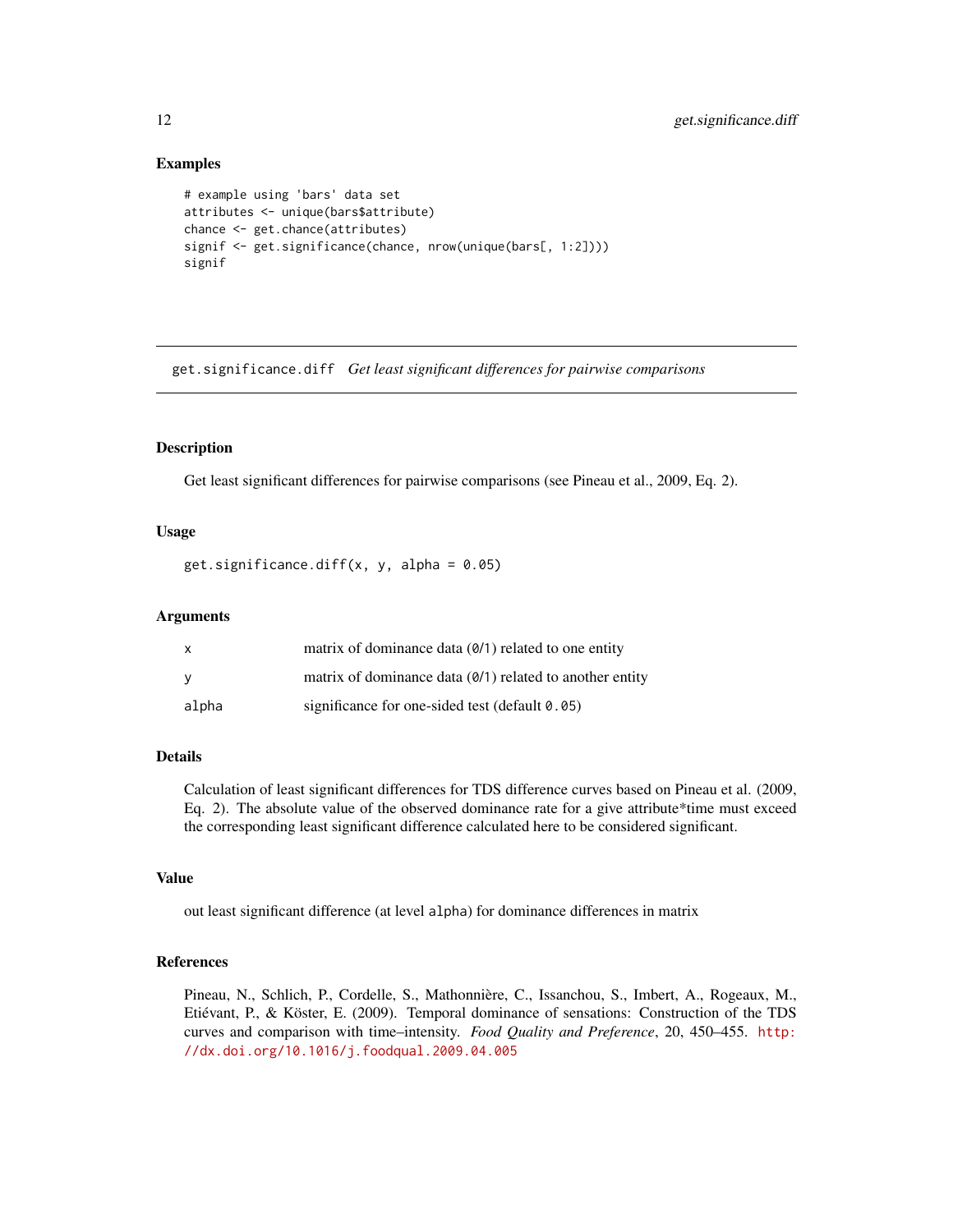#### <span id="page-12-0"></span>get.smooth 13

### Examples

```
# toy data example
x \le - data.frame(t10 = c(rep(NA, 15), rep(0, 50), rep(1, 20)),
                t15 = c(rep(NA, 4), rep(0, 61), rep(1, 20)),t20 = c(rep(0, 55), rep(1, 30)))y \le - data.frame(t10 = c(rep(NA, 15), rep(0, 50), rep(1, 20)),
                t15 = c(rep(NA, 0), rep(0, 21), rep(1, 64)),
                t20 = c( rep(0, 35), rep(1, 50)))
signif.xy <- get.significance.diff(x, y)
#compare with observed differences
diff.xy <- get.differences(x, y)
abs(diff.xy) > signif.xy
# real data example - differences between Bar 1 and Bar 2 on the attribute "Grain Flavour"
attributes <- unique(bars$attribute)
times <- get.times(colnames(bars)[-c(1:4)])
bar1 <- bars[bars$sample == 1 & bars$attribute == "Grain Flavour", -c(1:4)]
bar2 <- bars[bars$sample == 2 & bars$attribute == "Grain Flavour", -c(1:4)]
signif.1vs2 <- get.significance.diff(bar1, bar2)
# review observed difference in dominance rates vs. least significant differences
diff.1vs2 <- get.differences(bar1, bar2)
abs(diff.1vs2) > signif.1vs2
# differences between samples start at 1.1s and occur throughout the 45.0 evaluation period
```

| get.smooth |  | Convenience function for curve smoothing |
|------------|--|------------------------------------------|
|            |  |                                          |

#### Description

Smooth TCATA curves, constraining smooth within low.bound and up.bound.

# Usage

```
get.smooth(y, w = NULL, spare = 0.5, low.bound = 0, up.bound = 1)
```
# Arguments

| y         | the vector of proportions (or counts) to be smoothed. If a data frame is provided<br>then smoothing is conducted on each row. |
|-----------|-------------------------------------------------------------------------------------------------------------------------------|
| W         | an optional vector of weights; see smooth. spline                                                                             |
| spar      | smoothing parameter; see smooth. spline                                                                                       |
| low.bound | lower bound for smoothed proportions                                                                                          |
| up.bound  | upper bound for smoothed proportions                                                                                          |

# Value

out smoothed vector (or data frame with smoothed rows)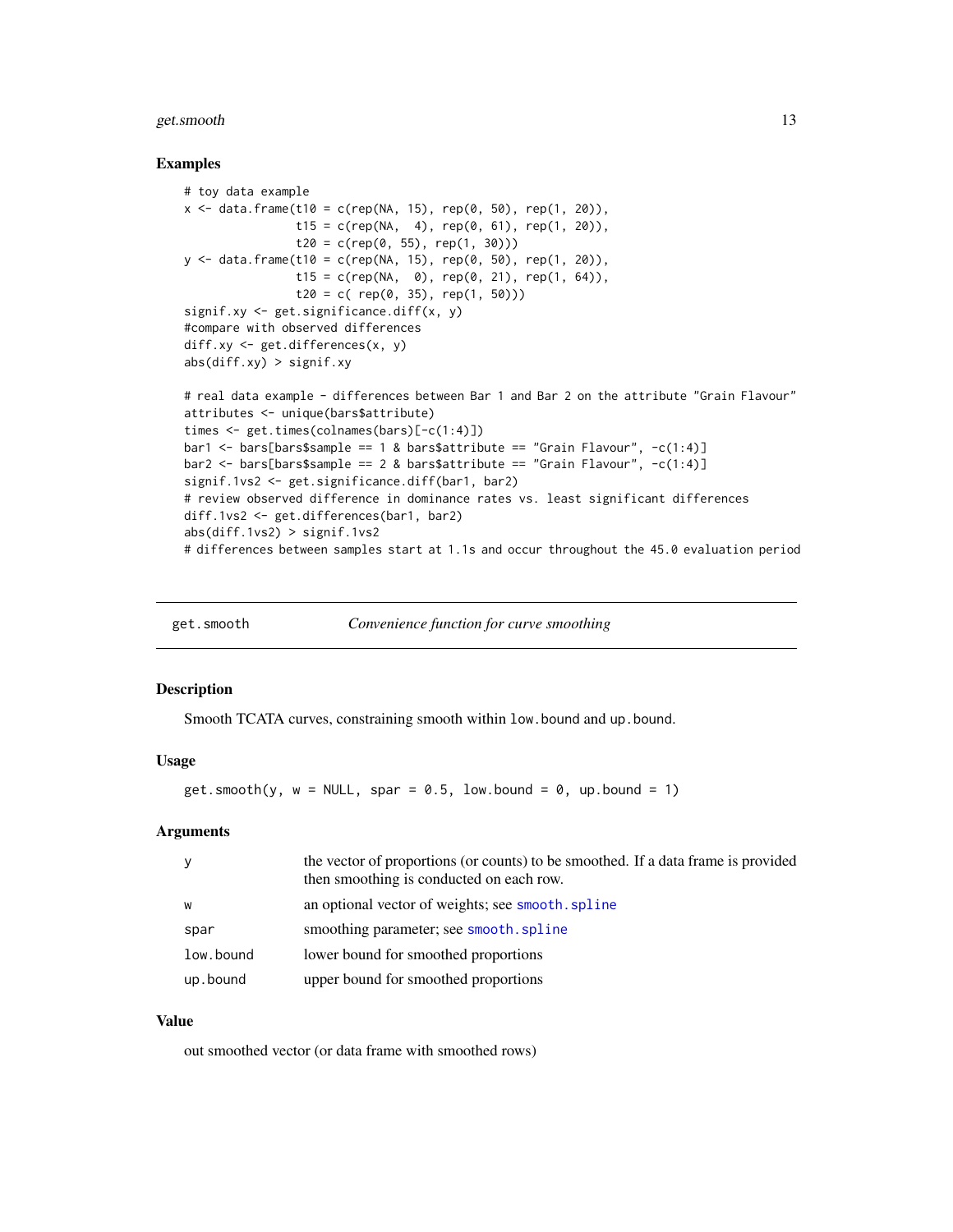# <span id="page-13-0"></span>References

Castura, J. C., Antúnez, L., Giménez, A., Ares, G. (2016). Temporal check-all-that-apply (TCATA): A novel temporal sensory method for characterizing products. *Food Quality and Preference*, 47, 79- 90. <http://dx.doi.org/10.1016/j.foodqual.2015.06.017>

# See Also

[smooth.spline](#page-0-0), [predict](#page-0-0)

# Examples

```
# example using 'syrah' data set
low1 \leftarrow t(syrah[seq(3, 1026, by = 6), -c(1:4)]colnames(low1) <- 10:180
x <- get.smooth(low1)
round(x, 3)
```

```
get.times Get times
```
#### Description

Convenience function to convert exported time labels, e.g. from character format c('time\_0.1s', 'time\_0.2s', ...) or related format to numeric format  $c(0.1, 0.2, ...)$ .

# Usage

```
get.times(time.char, trim.left = "time_", trim.right = "s")
```
# Arguments

| time.char  | vector of characters containing the time |
|------------|------------------------------------------|
| trim.left  | string to be trimmed from left           |
| trim.right | string to be trimmed from right          |

# Details

Convenience function for getting times from column headers from common data export formats.

# Value

times vector of times in numeric format

```
get.times(colnames(bars)[-c(1:4)])
```

```
(sample.colnames <- paste0("X", 0:30))
get.times(sample.colnames, trim.left = "X", trim.right = "")
```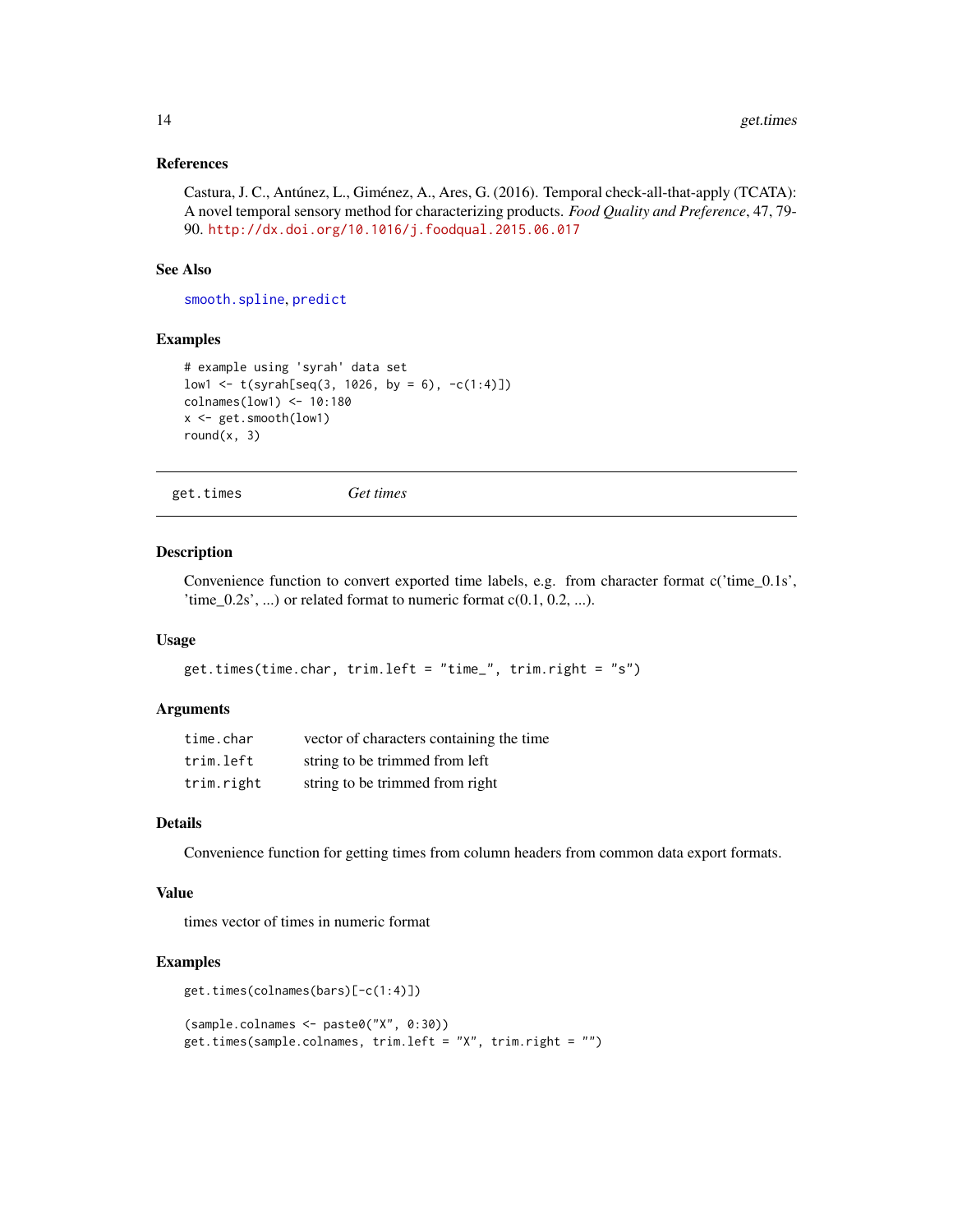<span id="page-14-0"></span>lengthwhichis.na *Count observations with missing data*

#### Description

Count observations with missing data.

#### Usage

```
lengthwhichis.na(x)
```
# Arguments

x vector data which may contain missings

# Value

count of observations where data are missing

# Examples

```
x \leq c (rep(NA,18), rep(1,18), rep(0,10), rep(NA, 10))
lengthwhichis.na(x)
```
make.palettes *Convenience function for getting a pretty palette and highlight colours*

# Description

Make a vector of n pretty colours, and n matching highlight colours.

# Usage

```
make.palettes(n)
```
# Arguments

n number of colours for each palette

# Value

pal A character vector, cv, of colours that look pretty.

pal.light A character vector, cv, of matching highlight colours that look pretty.

# Examples

make.palettes(8)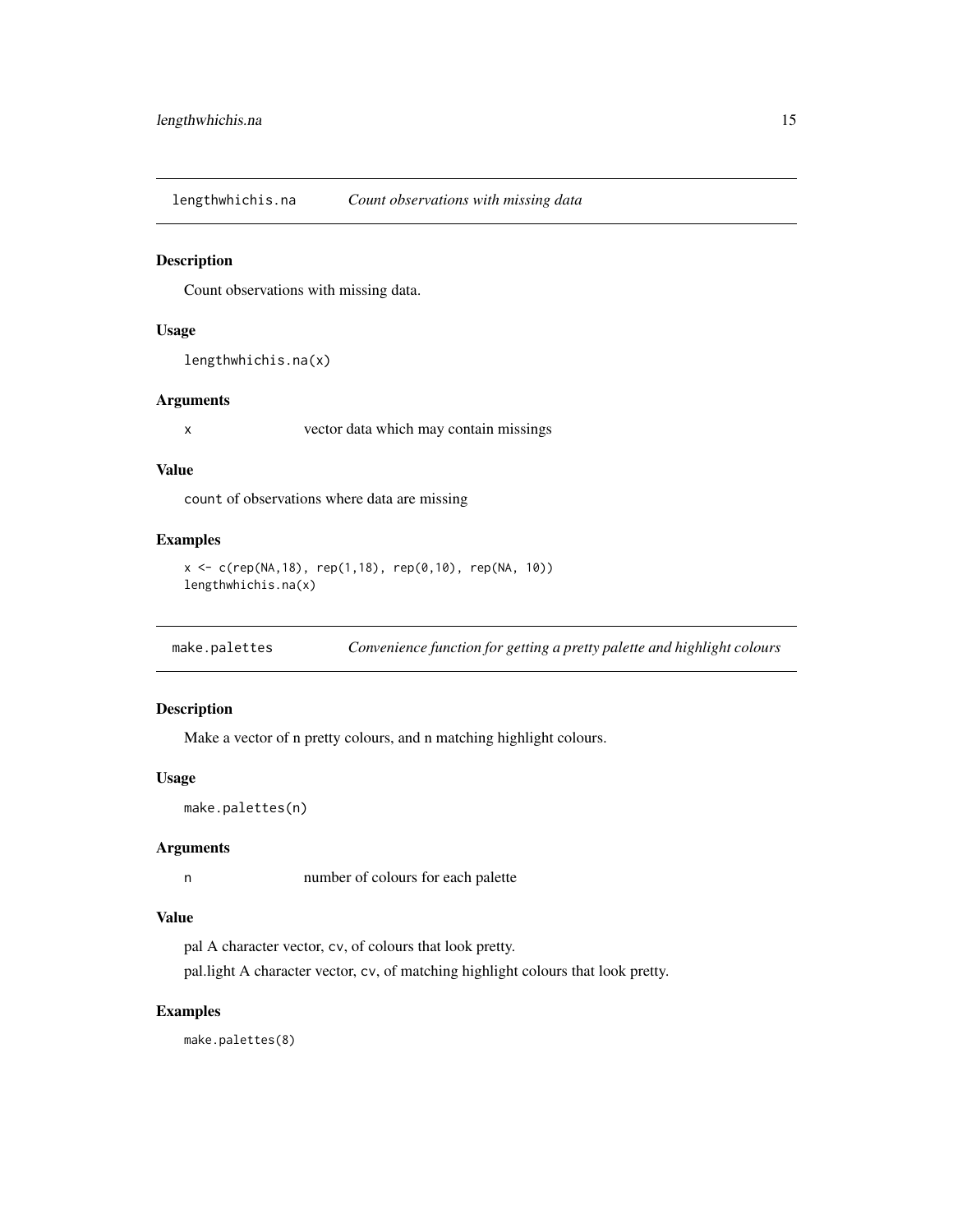<span id="page-15-0"></span>plot\_pca.trajectories *Plot trajectories based on Temporal Check-All-That-Apply (TCATA) data*

# Description

Plot trajectories following PCA on multiblock TCATA proportions, or same for Temporal Dominance of Sensations (TDS) proportions.

## Usage

```
plot_pca.trajectories(in.pca = in.pca, products.times = matrix(NA),
attributes = c(), type = "smooth", span = 0.75, biplot = "distance",
flip = c(FALE, FALSE), dims = c(1, 2),att.offset.x = c(), att.offset.y = c(), inflate.factor = NA,xlab = "_auto_", ylab = "_auto_", xlim = NULL, ylim = NULL,
attributes.col = "red", attributes.pch = 17,
lwd = 1, traj.lab.loc = 0, traj.col = c(grDevices::grey(1/2)), traj.points = NA,
traj.col.seg = NA, traj.cex = 1, traj.lab = c(), traj.lab.cex = 1,
arrow. loc = NA, arrow. length = 0.1, arrow. col = NA, arrow. lwd = NA,
main = ", save.format = "eps", save.as = ")
```
# **Arguments**

| in.pca     | Any list object with components sdev, rotation, and x. Most often it is a<br>prcomp object obtained from PCA on a matrix of proportions (or, if there is no<br>missing data, on counts) with Product*Times in rows and Attributes in columns.                                                                                                                                                                  |
|------------|----------------------------------------------------------------------------------------------------------------------------------------------------------------------------------------------------------------------------------------------------------------------------------------------------------------------------------------------------------------------------------------------------------------|
|            | products times a 2-column matrix, with an ascending sort order on products (column 1) and a<br>secondary ascending sort on times (column 2), corresponding to the rows of the<br>matrix submitted to promp to obtain "in.pca".                                                                                                                                                                                 |
| attributes | a vector of attribute labels, corresponding to the attributes of the matrix submit-<br>ted to promp to obtain "in.pca".                                                                                                                                                                                                                                                                                        |
| type       | Determines how trajectories are drawn. Possible values are "smooth" (default)<br>or "raw".                                                                                                                                                                                                                                                                                                                     |
| span       | A tuning parameter used if smoothing trajectories using the loess function.                                                                                                                                                                                                                                                                                                                                    |
| biplot     | Controls the type of biplot displayed. Possible values are "distance" (plots tra-<br>jectories based on scores, and attributes based on eigenvectors multiplied by the<br>"inflation.factor"), or "correlation" (plots trajectories based on scores<br>divided by the sqrt of their respective eigenvalues, and attributes based on eigen-<br>vectors multiplied by the sqrt of their respective eigenvalues). |
| flip       | a vector of two logical values. Value indicates whether to mirror the coordinates<br>in the x and y dimensions respectively. Default is c(FALSE, FALSE).                                                                                                                                                                                                                                                       |
| dims       | a vector of two integers, specifying the principal componts to display. Defaults<br>is " $c(1, 2)$ ", i.e. PC1 vs. PC2.                                                                                                                                                                                                                                                                                        |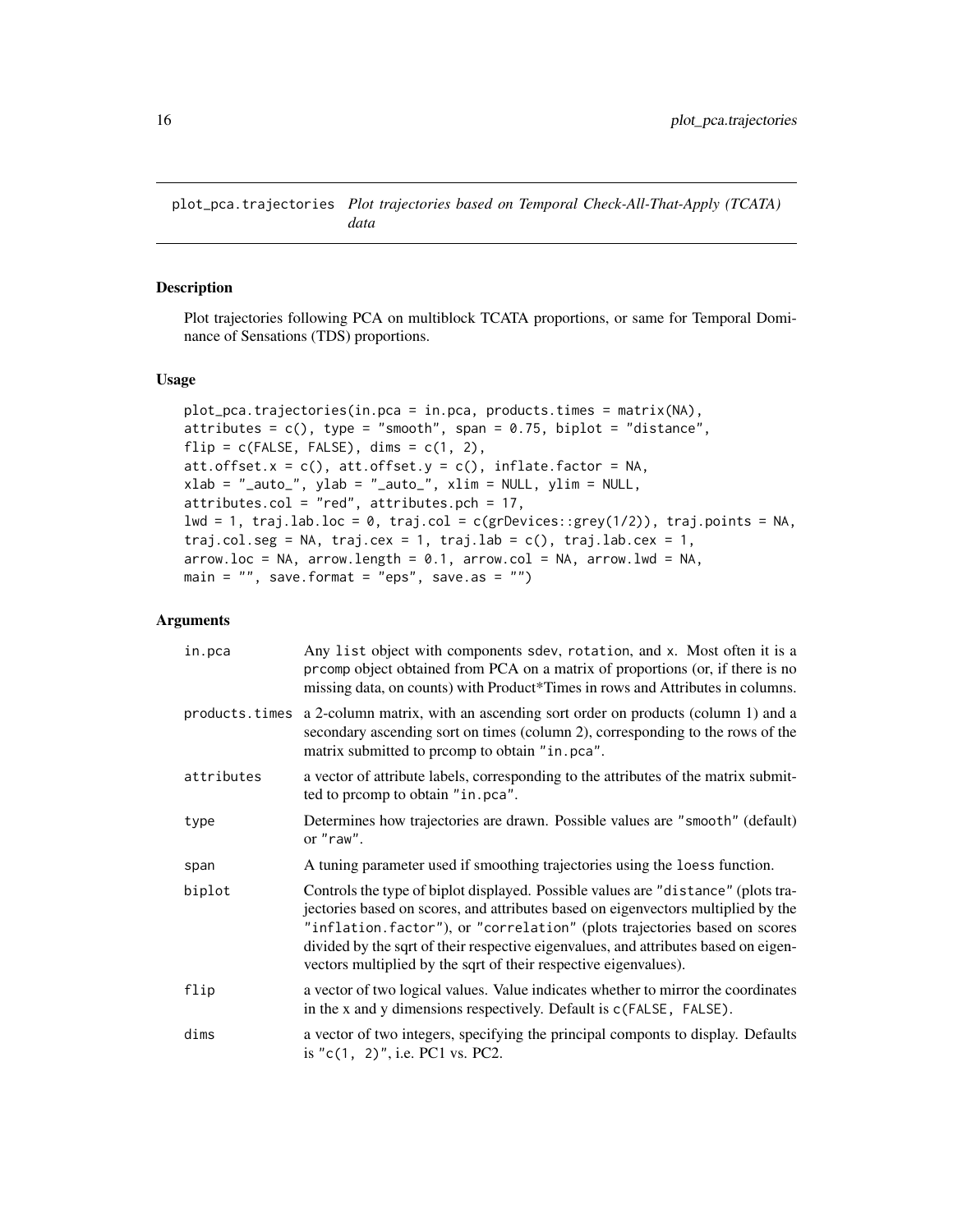<span id="page-16-0"></span>

| att.offset.x   | A vector of numeric values corresponding to the labels in "attributes". Used<br>to adjust the horizontal position of attribute labels to make the plot more read-<br>able.                                                                                                                                                                            |
|----------------|-------------------------------------------------------------------------------------------------------------------------------------------------------------------------------------------------------------------------------------------------------------------------------------------------------------------------------------------------------|
| att.offset.y   | A vector of numeric values corresponding to the labels in "attributes". Used<br>to adjust the vertical position of attribute labels to make the plot more readable.                                                                                                                                                                                   |
| inflate.factor | Scalar controlling the position of attribute labels. If "NA" (default), then this<br>scalar is set to the largest absolute score divided by the largest absolute eigen-<br>vector based on the dimensions used. Use "1" for no inflation. Applies only<br>when $biplot = "distance".$                                                                 |
| xlab           | Label for x axis.                                                                                                                                                                                                                                                                                                                                     |
| ylab           | Label for y axis.                                                                                                                                                                                                                                                                                                                                     |
| xlim           | Permits control of the x limit. Limits can be specified using a vector of 2 (as-<br>cending) numbers. If a single number is provided then values are selected such<br>that the limits are 20% beyond the smallest and largest x coordinates, respec-<br>tively. If unspecified then control over x axis limits is given to the plot function<br>in R. |
| ylim           | Permits control of the x limit using the same logic as is used for "x1im".                                                                                                                                                                                                                                                                            |
|                | attributes.col Color used to display attribute labels (see "attributes").                                                                                                                                                                                                                                                                             |
|                | attributes.pch Symbol for attribute coordinates.                                                                                                                                                                                                                                                                                                      |
| lwd            | Trajectory line width.                                                                                                                                                                                                                                                                                                                                |
| traj.lab.loc   | Indicates where along the trajectory the trajectory label will be positioned. "1"<br>indicates the start of the trajectory. The value "0" (default) is a special conven-<br>tion indicating the end of the trajectory.                                                                                                                                |
| traj.col       | A vector of colors for trajectories. If not specified then all trajectories are shown<br>in grey.                                                                                                                                                                                                                                                     |
| traj.points    | Specifies the position of markers along smoothed trajectories, and used to indi-<br>cate the progression of time.                                                                                                                                                                                                                                     |
| traj.col.seg   | A vector of colors for segments along trajectories. If NA (default) then no seg-<br>ments along the trajectories appear in a color other than those specified by<br>"traj.col". This parameter applies to smoothed trajectories only.                                                                                                                 |
| traj.cex       | Used with "traj.points" for smoothed trajectories. Controls the size of sym-<br>bol displayed.                                                                                                                                                                                                                                                        |
| traj.lab       | A vector of character labels that identify the trajectories. If unspecified, then<br>products are identified by ascending natural numbers.                                                                                                                                                                                                            |
| traj.lab.cex   | Text size of traj.lab.                                                                                                                                                                                                                                                                                                                                |
| arrow.loc      | Trajectory arrows locations for direction marker(s).                                                                                                                                                                                                                                                                                                  |
| arrow.length   | Trajectory arrows length. See length parameter in arrows.                                                                                                                                                                                                                                                                                             |
| arrow.col      | Trajectory arrows color. See col parameter in arrows.                                                                                                                                                                                                                                                                                                 |
| arrow.lwd      | Trajectory arrows line width. See 1wd parameter in arrows.                                                                                                                                                                                                                                                                                            |
| main           | plot title; see plot.                                                                                                                                                                                                                                                                                                                                 |
| save.format    | If indicated, this will be the file type for the save image. Defaults to "eps" (eps<br>format). Other possible values are "" (not saved) or "png" (png format).                                                                                                                                                                                       |
| save.as        | The filename. Must be provided if the file will be saved.s                                                                                                                                                                                                                                                                                            |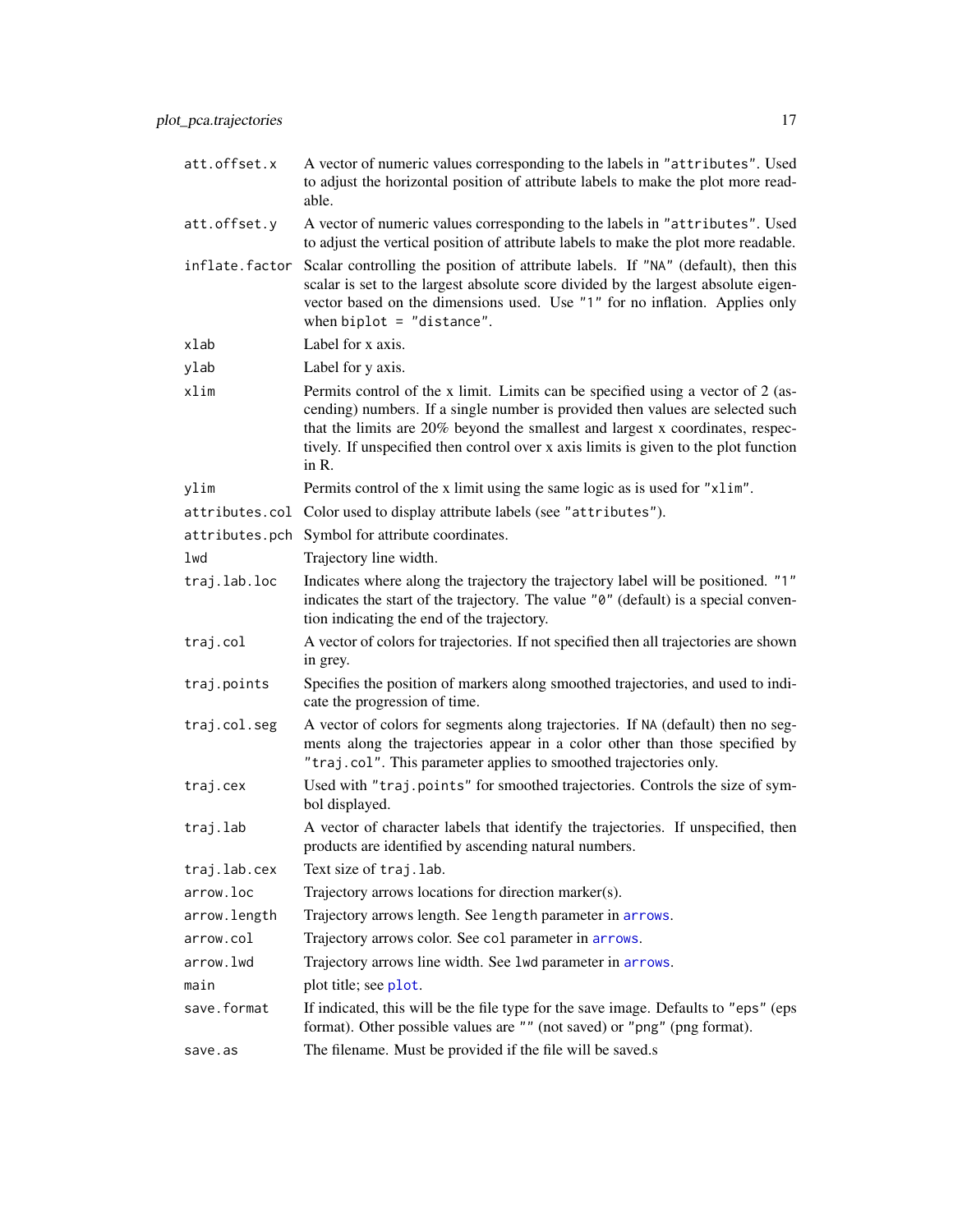#### <span id="page-17-0"></span>References

Castura, J. C., Antúnez, L., Giménez, A., Ares, G. (2016). Temporal check-all-that-apply (TCATA): A novel temporal sensory method for characterizing products. *Food Quality and Preference*, 47, 79- 90. <http://dx.doi.org/10.1016/j.foodqual.2015.06.017>

Castura, J. C., Baker, A. K., & Ross, C. F. (2016). Using contrails and animated sequences to visualize uncertainty in dynamic sensory profiles obtained from temporal check-all-that-apply (TCATA) data. *Food Quality and Preference*, 54, 90-100. [http://dx.doi.org/10.1016/j.foodqual.](http://dx.doi.org/10.1016/j.foodqual.2016.06.011) [2016.06.011](http://dx.doi.org/10.1016/j.foodqual.2016.06.011)

# See Also

[prcomp](#page-0-0), [par](#page-0-0)

# Examples

```
# example using 'syrah' data set
syrah.pca <- prcomp(syrah[1:248, -c(1:4)], scale. = FALSE)
plot_pca.trajectories(syrah.pca, products.times = syrah[1:248, c(1, 4)],
                      attributes = colnames(syrah)[-c(1:4)], type = "raw")# now with smoothing; may need to play with the span parameter to get appropriate smoothing
plot_pca.trajectories(syrah.pca, products.times = syrah[1:248, c(1, 4)],
                     attributes = colnames(syrah)[-c(1:4)], type = "smooth", span = 0.3)# plots at each time point (trajectories join 2 points so start at timepoint 2, i.e., 11 s)
x \le -11:14 # for brevity show only the first 4 timeslices
```

```
# x <- 11:41 # uncomment this line to to run a longer demo
pca.list <- list()
for(i in seq_along(x)){
 pca.list[[x[i]-10]] <- syrah.pca
 pca.list[[x[i]-10]]$x <- pca.list[[x[i]-10]]$x[1:((x[i]-9)*6), ]
 plot_pca.trajectories(pca.list[[x[i]-10]], products.times = syrah[1:((x[i]-9)*6), c(1, 4)],
                   attributes = colnames(syrah)[-c(1:4)], type = "raw", inflate.factor = 1.5)Sys.sleep(3/4)
 # save plot if saving stills for a video; see Castura, Baker, & Ross (2016, Video 1)
}
```
pretty\_palette *Get a pretty palette of colours*

# Description

Create a vector of n pretty colours.

#### Usage

pretty\_palette(n)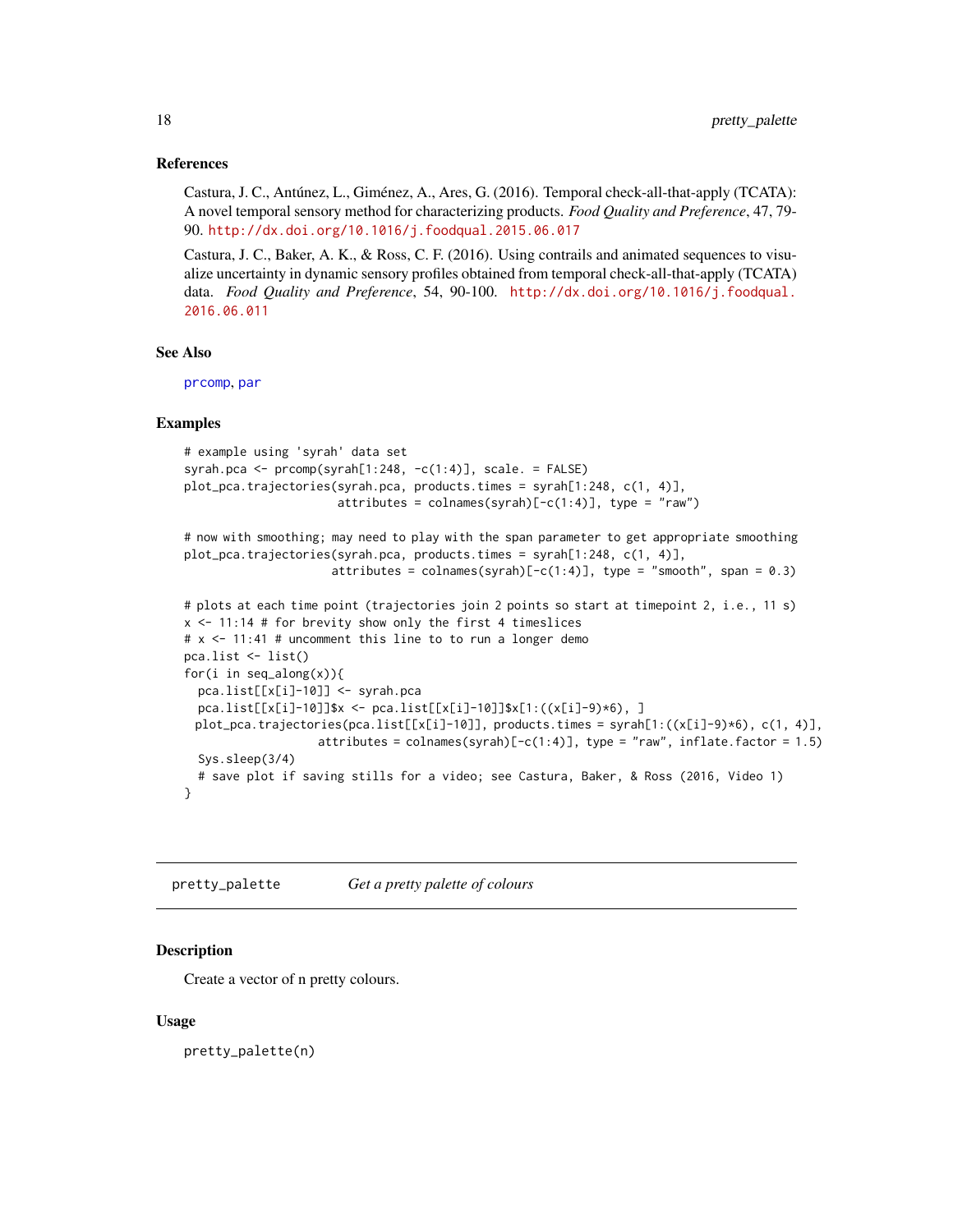<span id="page-18-0"></span>n number of colours in the palette

#### Value

cv A character vector, cv, of colours that look pretty.

#### Examples

pretty\_palette(8)

similarity.tcata.repeatability *Quantify TCATA assessor repeatability*

# Description

Quantify TCATA assessor repeatability using city block distance

#### Usage

similarity.tcata.repeatability(X)

# Arguments

X list of matrices, where each matrix is a TCATA data (given as an indicator matrix) for assessor of interest for one rep

# Details

Similarity between repeated evaluations given by a TCATA assessor is quantified. The repeatability index can take on values between 0 and 1, which indicate complete dissimilarity (non-repeatability) and complete similarity (repeatability), respectively.

#### Value

repeatability.index average city block distance between matrices from replicated evaluations

#### References

Castura, J. C., Antúnez, L., Giménez, A., Ares, G. (2016). Temporal check-all-that-apply (TCATA): A novel temporal sensory method for characterizing products. *Food Quality and Preference*, 47, 79- 90. <http://dx.doi.org/10.1016/j.foodqual.2015.06.017>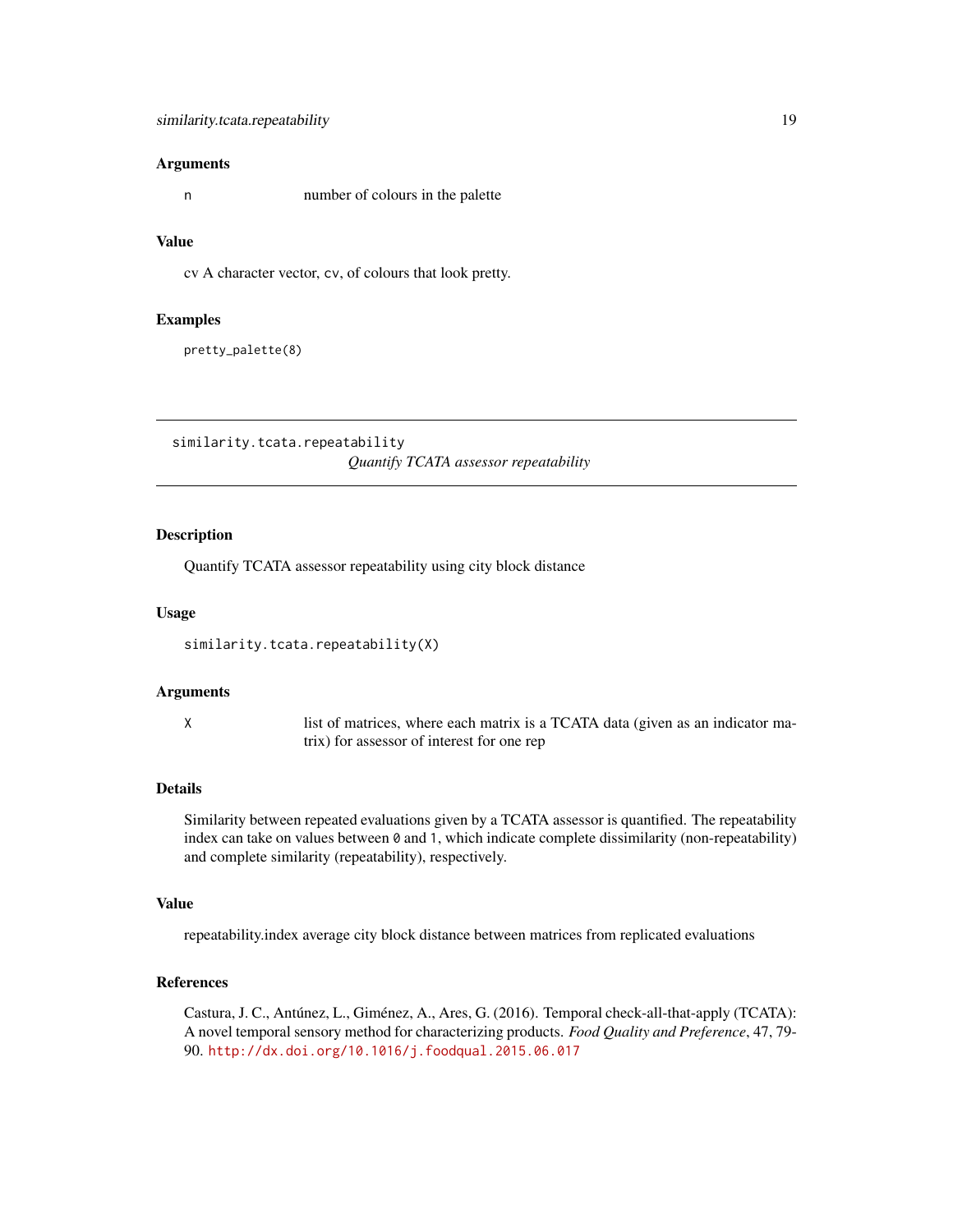# <span id="page-19-0"></span>Examples

```
# Toy data from one TCATA assessor on a product over three sessions: rep1, rep2, rep3
rep1 \le rbind(rep(0, 7),
              rep(0, 7),
              c(0, 0, 0, 1, 1, 1, 1),
              c(0, 0, 0, 1, 1, 1, 1),c(0, 0, 0, 1, 1, 1, 0))
rep2 \leq rbind(c(0, 0, 0, 1, 1, 1, 0)),rep(0, 7),
              c(0, 1, 1, 1, 1, 1, 0),
              rep(1, 7),
              c(0, 0, 0, 1, 1, 1, 1))
rep3 \leq rbind(rep(\theta, 7)),rep(0, 7),
              rep(1, 7),
              rep(1, 7),
              rep(1, 7))
rep.data <- list(rep1, rep2, rep3)
# Quantify similarity of assessor a1 to the other assessors
similarity.tcata.repeatability(rep.data)
```
similarity.tcata.replication

```
Quantify TCATA assessor replication
```
#### **Description**

Quantify TCATA assessor replication using city block distance

# Usage

similarity.tcata.replication(this.assessor, other.assessors)

# Arguments

this.assessor TCATA data (given as an indicator matrix) for assessor of interest other.assessors

TCATA data (given as an indicator matrix) for other assessors

# Details

Similarity between one TCATA assessor and other assessors on the panel is quantified. The replication index can take on values between 0 and 1, which indicate complete dissimilarity (disagreement) and complete similarity (agreement), respectively.

# Value

replication.index city block distance between this assessor and other assessors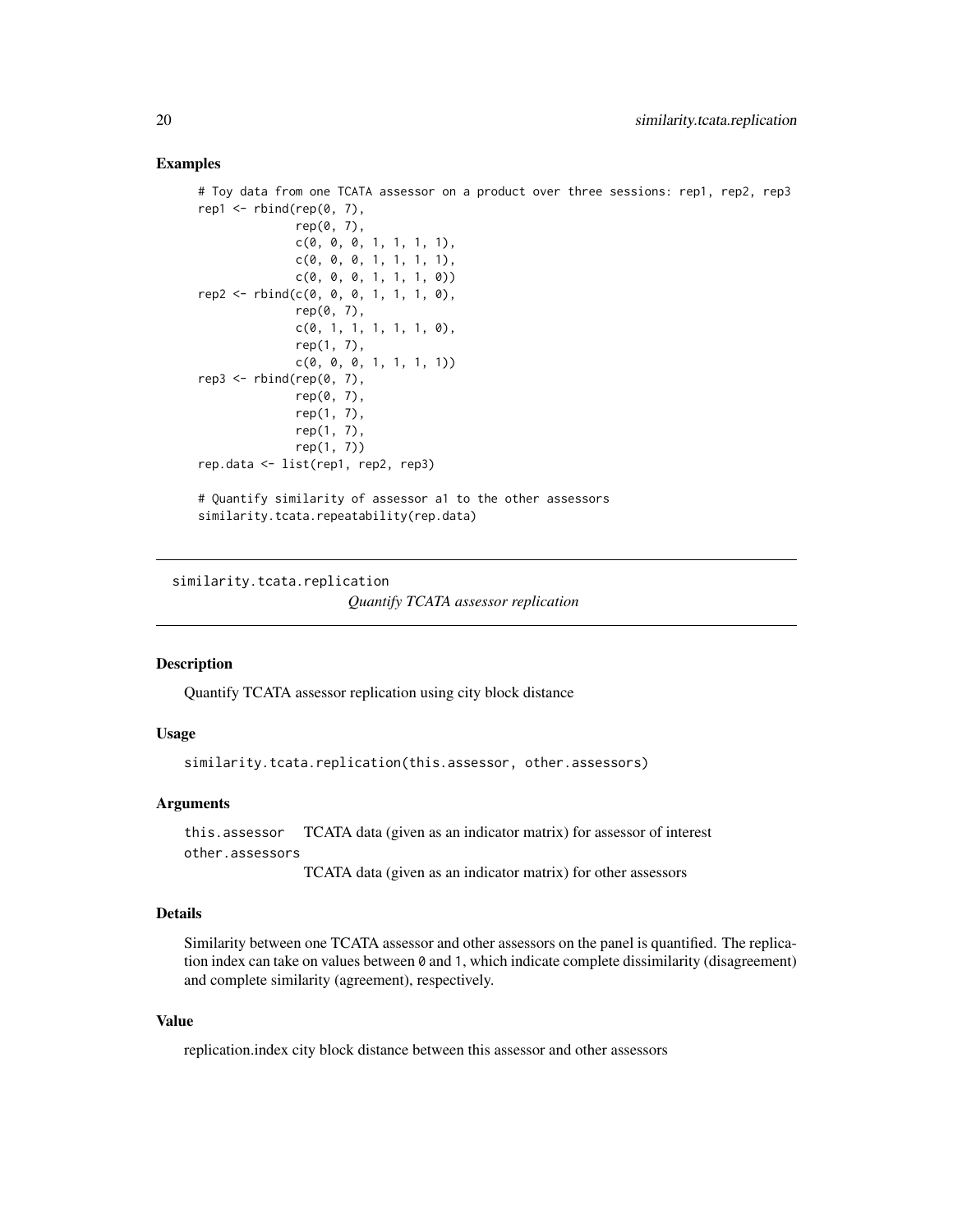#### <span id="page-20-0"></span>std.time 21

# References

Castura, J. C., Antúnez, L., Giménez, A., Ares, G. (2016). Temporal check-all-that-apply (TCATA): A novel temporal sensory method for characterizing products. *Food Quality and Preference*, 47, 79- 90. <http://dx.doi.org/10.1016/j.foodqual.2015.06.017>

# Examples

```
# Toy TCATA data for three assessors: a1, a2, a3
a1 \leftarrow \text{rbind}(\text{rep}(0, 7),rep(0, 7),
             c(0, 0, 0, 1, 1, 1, 1),
            c(0, 0, 0, 1, 1, 1, 1),
             c(0, 0, 0, 1, 1, 1, 0))
a2 \leq -rbind(c(0, 0, 0, 1, 1, 1, 0)),rep(0, 7),
            c(0, 1, 1, 1, 1, 1, 0),
             rep(1, 7),
             c(0, 0, 0, 1, 1, 1, 1))
a3 <- rbind(rep(0, 7),
             rep(0, 7),
             rep(1, 7),
             rep(1, 7),
             rep(1, 7))
# Quantify similarity of assessor a1 to the other assessors
```
similarity.tcata.replication(a1, rbind(a2, a3))

std.time *Time standardize results*

#### Description

Set results for a temporal evaluation to a timescale by trimming off time prior to the first onset and following the last offset time, and express the remaining times in terms of percentiles [0, 100].

# Usage

```
std.time(X, trim.left = TRUE, trim.right = TRUE, scale = TRUE,
 missing = 0
```
#### Arguments

| X          | vector (or data frame) of indicator data. |
|------------|-------------------------------------------|
| trim.left  | Trim on the left? Default is TRUE.        |
| trim.right | Trim on the right? Default is TRUE.       |
| scale      | Set to a [0, 1] scale? Default is TRUE.   |
| missing    | indicator for missing data; default is 0. |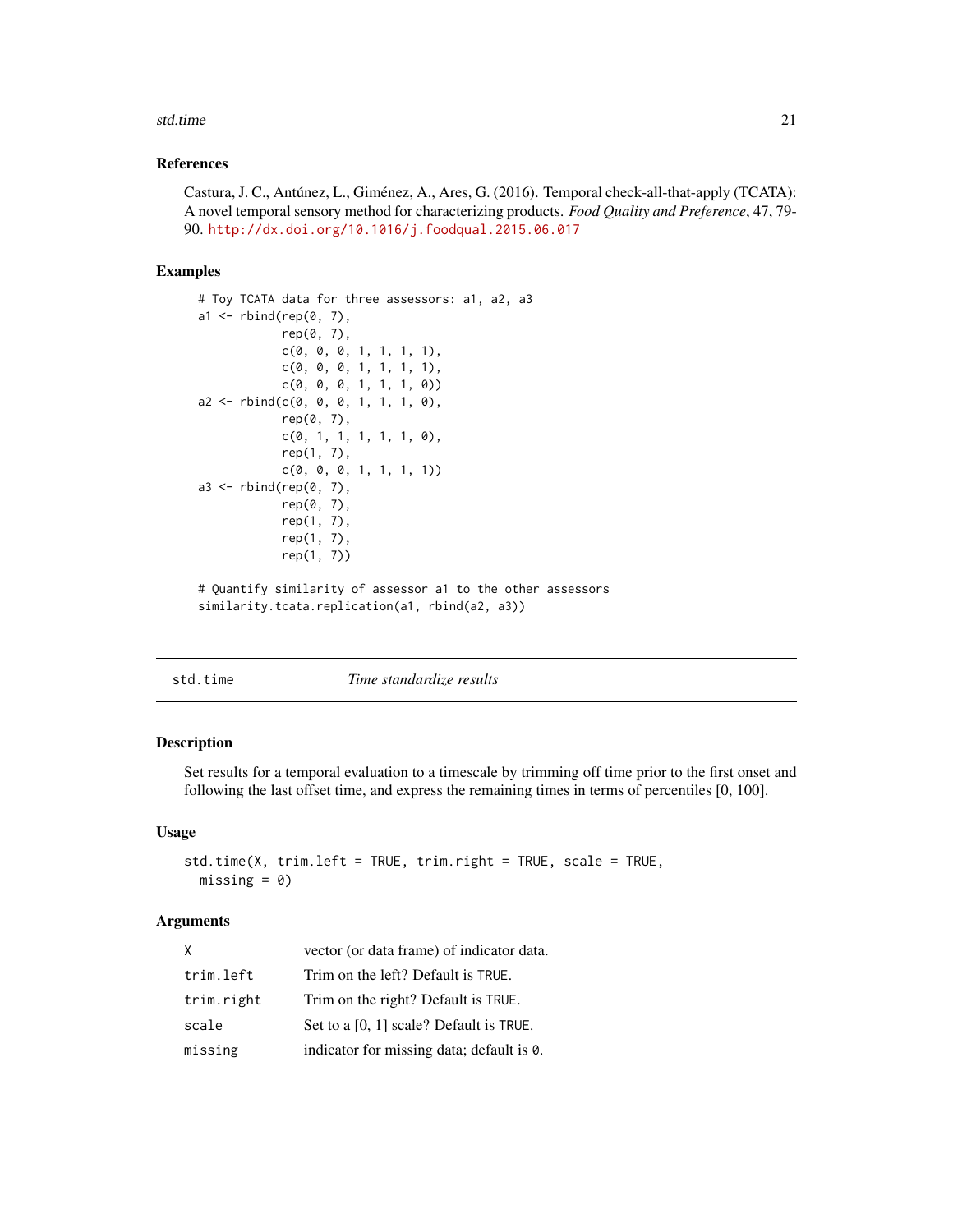# <span id="page-21-0"></span>Value

out vector (or data frame) of trimmed and/or standardized indicator (0/1) data

# References

Lenfant, F., Loret, C., Pineau, N., Hartmann, C., & Martin, N. (2009). Perception of oral food breakdown. The concept of sensory trajectory. *Appetite*, 52, 659-667.

#### Examples

```
# vector - toy data example
x \leq rep(c(rep(\emptyset,18), rep(1,18)), 2)names(x) < -1:72x # raw time
std.time(x) # standardized time
# data frame - toy data example
y \leftarrow data . frame(rbind(c(c(rep(0,18)),rep(1,18)),
                           rep(0, 4),
                           c(rep(c(rep(0,9)),rep(1,9)), 2),
                           1, rep(0, 3)),
                           rep(0, 40)))
colnames(y) <-1:40y # raw time
std.time(y) # standardized time
# time standardization using 'bars' data set
# only sample 1 will be done (for illustrative purposes)
eval1 <- unique(bars[bars$sample == 1, (1:3)])
bar1.std \le data.frame(unique(bars[bars$sample == 1, (1:4)]), matrix(0, ncol = 101))
for (e in 1:nrow(eval1)){
  bar1.std[bar1.std$assessor == eval1$assessor[e] &
             bar1.std$session == eval1$session[e] &
             bar1.std$sample == eval1$sample[e],
             -c(1:4)] <- std.time(bars[bars$assessor == eval1$assessor[e] &
                                         bars$session == eval1$session[e] &
                                         bars$sample == eval1$sample[e],
                                           -c(1:4)]}
colnames(bar1.std)[5:ncol(bar1.std)] <- 0:100
head(bar1.std)
```
TCATA data set: orange juice *TCATA data set: orange juice*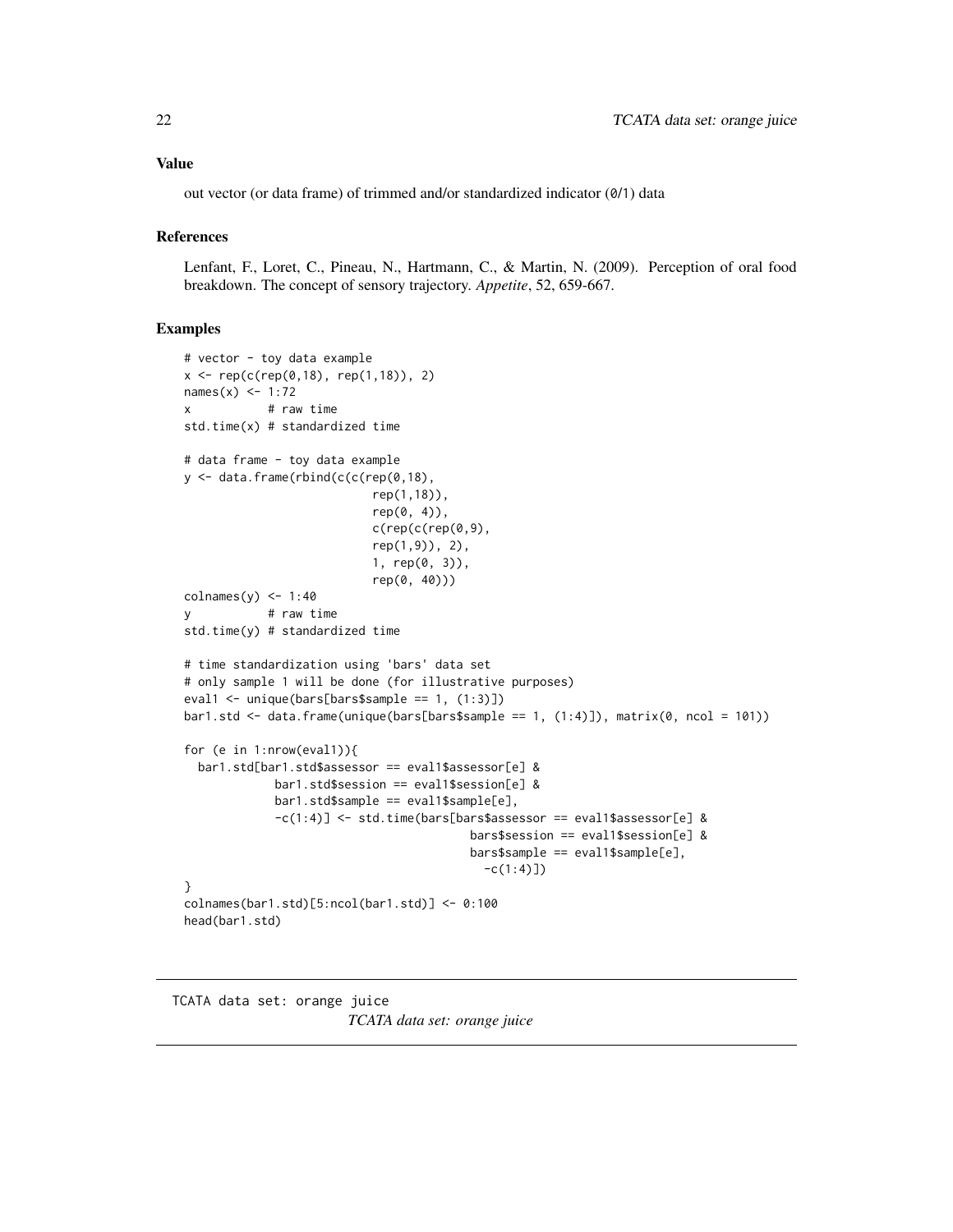# <span id="page-22-0"></span>Description

Raw results from 20-s TCATA evaluations of six orange juice samples by 50 consumers.

#### Format

A data frame with 1800 rows (50 consumers \* 6 samples \* 6 attributes) and 25 columns (4 headers + 21 time slices)

- , 1 cons (int) consumer id
- , 2 samp (chr) sample id
- , 3 samp\_pos (int) position of sample in serving order
- , 4 attribute (chr) sensory attribute

, 5:25 time\_99s (int) value is 1 if attribute is selected at time slice; otherwise value is 0

#### References

Ares, G., Jaeger, S. R., Antúnez, L., Vidal, L, Giménez, A., Coste, B., Picallo, A., & Castura, J. C. (2016). Comparison of TCATA and TDS for dynamic sensory characterization of food products. *Food Research International*, 78, 148-158. [http://dx.doi.org/10.1016/j.foodres.2015.10.](http://dx.doi.org/10.1016/j.foodres.2015.10.023) [023](http://dx.doi.org/10.1016/j.foodres.2015.10.023)

# Examples

head(ojtcata) # review first 6 rows of 'ojtcata' data set

TCATA data set: Syrah wines

*TCATA data set: Syrah wines*

# Description

TCATA citation proportions for three wine treatments evaluated using a two-sip evaluation protocol.

# Format

A data frame with 1026 rows (3 treatments \* 2 sips \* 171 time slices) and 13 columns:

- , 1 WineSip (chr) Code for wine and sip
- , 2 Wine (chr) Code for wine (H=high, L=low, A=adjusted)
- , 3 Sip (int) Sip number
- , 4 Time (int) Time, in seconds
- , 5 Astringency (num) citation proportions
- , 6 Bitter (num) citation proportions
- , 7 Dark Fruit (num) citation proportions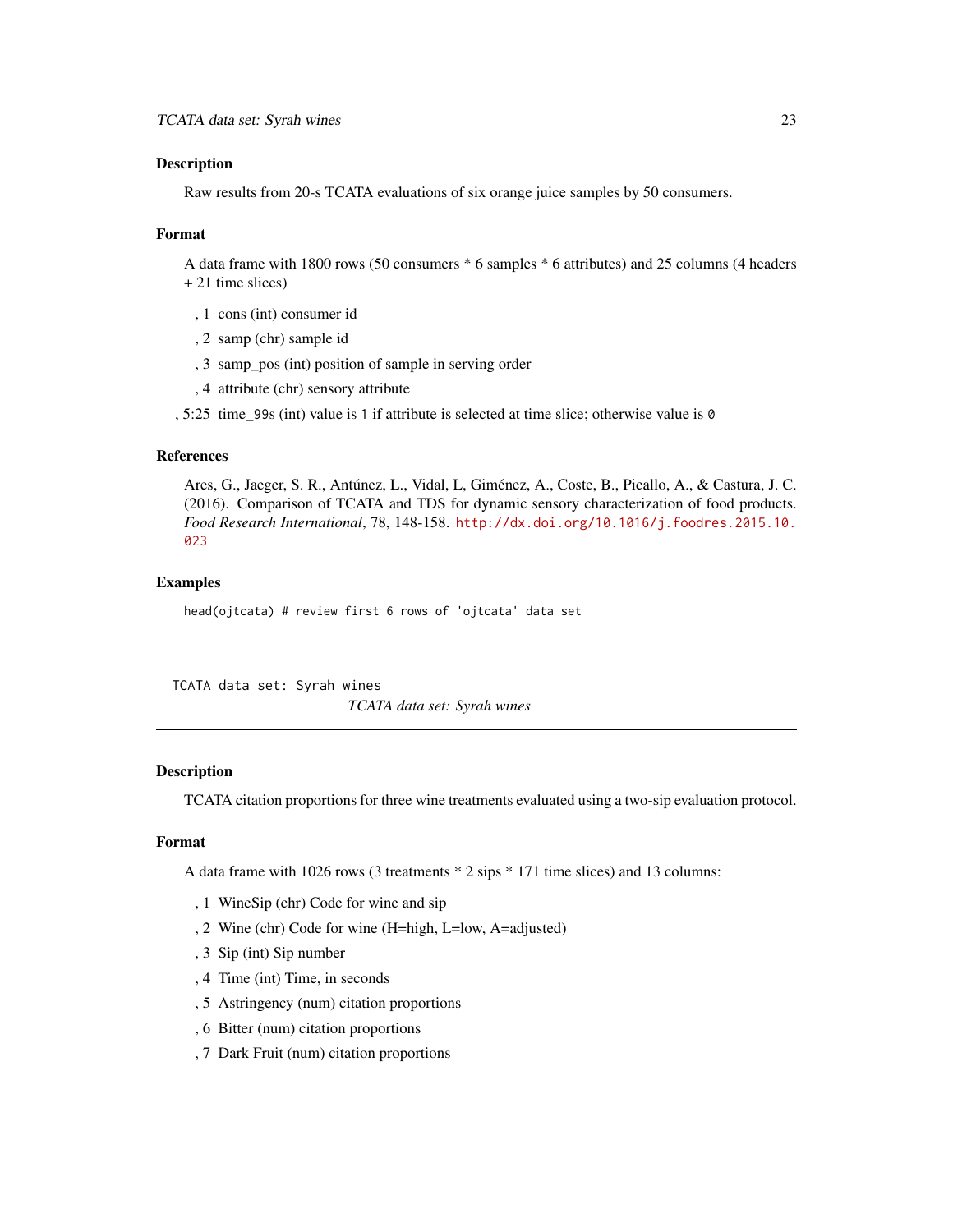- <span id="page-23-0"></span>, 8 Earthy (num) citation proportions
- , 9 Green (num) citation proportions
- ,10 Heat (num) citation proportions
- ,11 Red Fruit (num) citation proportions
- ,12 Spices (num) citation proportions
- ,13 Sour (num) citation proportions

# References

Baker, A. K., Castura, J. C., & Ross, C. F. (2016). Temporal check-all-that-apply characterization of Syrah wine finish. *Journal of Food Science*, 81, S1521-S1529. [http://dx.doi.org/10.1111/](http://dx.doi.org/10.1111/1750-3841.13328) [1750-3841.13328](http://dx.doi.org/10.1111/1750-3841.13328).

# Examples

head(syrah, 3) # review first 3 rows of 'syrah' data set

tcata.diff.plot *TCATA difference plot*

# **Description**

Plots TCATA difference curves.

#### Usage

```
tcata.diff.plot(x1 = x1, x2 = NA, n1 = 1, n2 = NA,
attributes = c(), times = c(), lwd = 1,
declutter = NA, get.decluttered = FALSE, emphasis = NA, alpha = 0.05, emphasis.lwd = 3,
main = ", height = 8, width = 12,
xlab = "Time", ylab = "Difference in citation proportion",
axes.font = 1, axes.cex = 1, line.col = c(), x.increment = 5,
legend.cex = 1, legend.font = 1, save.as = ")
```
# Arguments

| $\times$ 1 | matrix of difference proportions, or of counts if n1 specified. If mat2 specified<br>then proportions or counts apply to first sample. Attributes are in rows, times in<br>columns. |
|------------|-------------------------------------------------------------------------------------------------------------------------------------------------------------------------------------|
| x2         | matrix of proportions for second sample, or of counts if n2 specified.                                                                                                              |
| n1         | number of observations for first sample                                                                                                                                             |
| n2         | number of observations for second sample                                                                                                                                            |
| attributes | vector of attribute labels for row in x1 (and x2)                                                                                                                                   |
| times      | vector of times for columns in $x1$ (and $x2$ )                                                                                                                                     |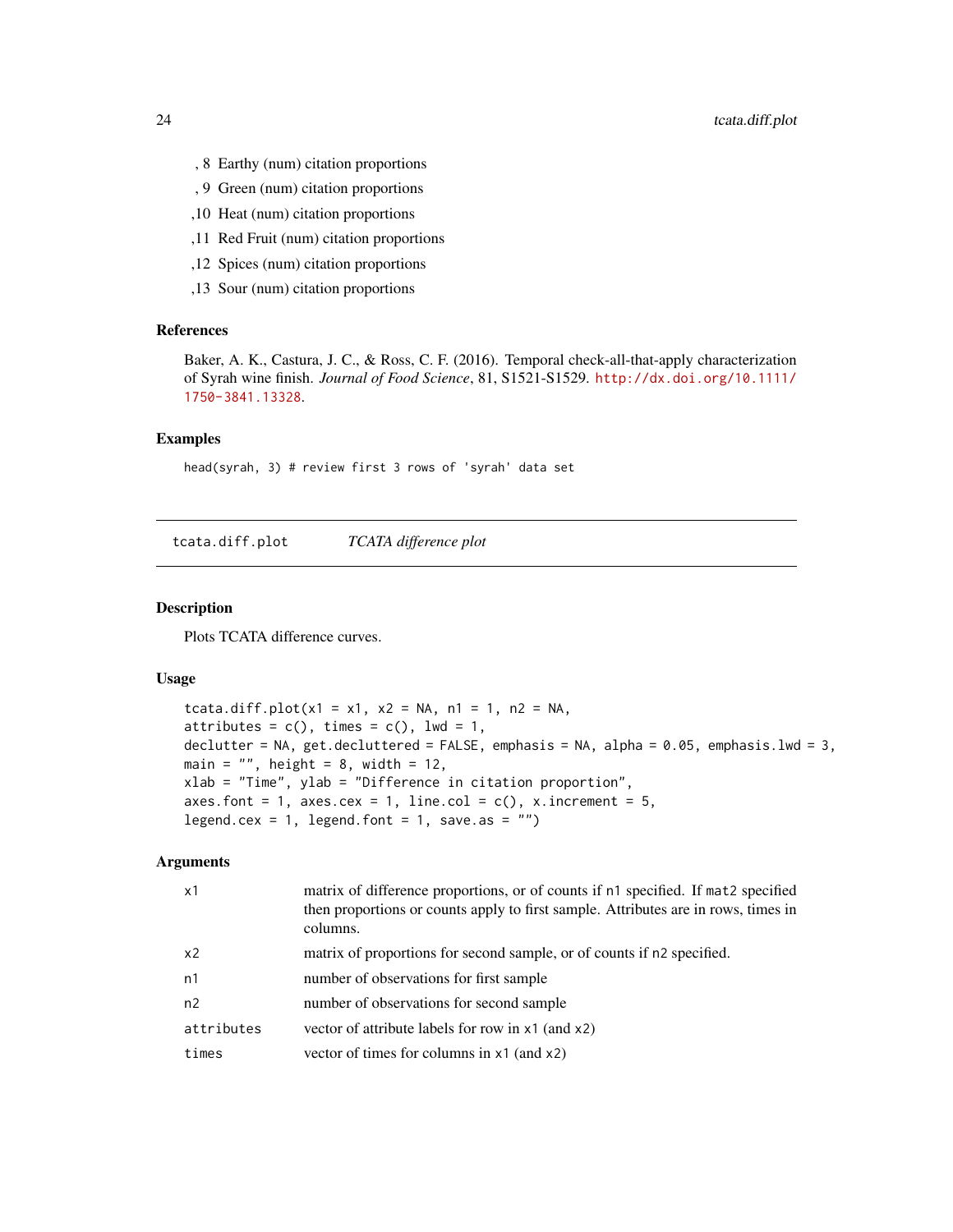<span id="page-24-0"></span>

| 1wd             | Line width                                                            |
|-----------------|-----------------------------------------------------------------------|
| declutter       | indicator matrix with same dimensions of x1 to suppress output        |
| get.decluttered |                                                                       |
|                 | if TRUE then calculates the declutter matrix from get.mat.diff.sign   |
| emphasis        | set to 1 to emphasize significant differences                         |
| alpha           | significance level to use for entrywise test of x1 and x2 (if counts) |
| emphasis.lwd    | line weight for emphasizing significant differences                   |
| main            | plot title; see plot                                                  |
| height          | plot height                                                           |
| width           | plot width                                                            |
| xlab            | label for x axis                                                      |
| ylab            | label for y axis                                                      |
| axes.font       | Font for axes labels; see par.                                        |
| axes.cex        | Size for axes labels.                                                 |
| line.col        | line color for attribute lines                                        |
| x.increment     | increment between time labels on x axis                               |
| legend.cex      | symbol size for legend                                                |
| legend.font     | Font for the legend; see text.                                        |
| save.as         | Filename to use if file will be saved.                                |

# References

Castura, J. C., Antúnez, L., Giménez, A., Ares, G. (2016). Temporal check-all-that-apply (TCATA): A novel temporal sensory method for characterizing products. *Food Quality and Preference*, 47, 79- 90. <http://dx.doi.org/10.1016/j.foodqual.2015.06.017>

```
# difference between High and Low ethanol wines (sip 1)
x.diff.raw \leq t(syrah[seq(1, 1026, by = 6), -c(1:4)]) -t(syrah[seq(3, 1026, by = 6), -c(1:4)])x.diff.smooth \leq get.smooth(x.diff.raw, low.bound = -1, up.bound = 1)
colnames(x.diff.smooth) <- colnames(x.diff.raw) <- times <- 10:180
tcata.diff.plot(x1 = x.diff.smooth, attributes = rownames(x.diff.smooth), times = times, lwd = 2,
                main = "Sip 1 differences: High-ethanol wine - Low-ethanol wine")
# an example based on the syrah data set (truncated for efficiency)
n < -52H1 <- t(syrah[seq(1, 126, by = 6), -c(1:4)] * n)
L1 <- t(syrah[seq(3, 126, by = 6), -c(1:4)] * n)
colnames(H1) <- colnames(L1) <- times <- 10:30
tcata.diff.plot(x1 = H1, x2 = L1, n1 = n, n2 = n,
                attributes = rownames(H1), get.decluttered = TRUE, lwd = 2)
```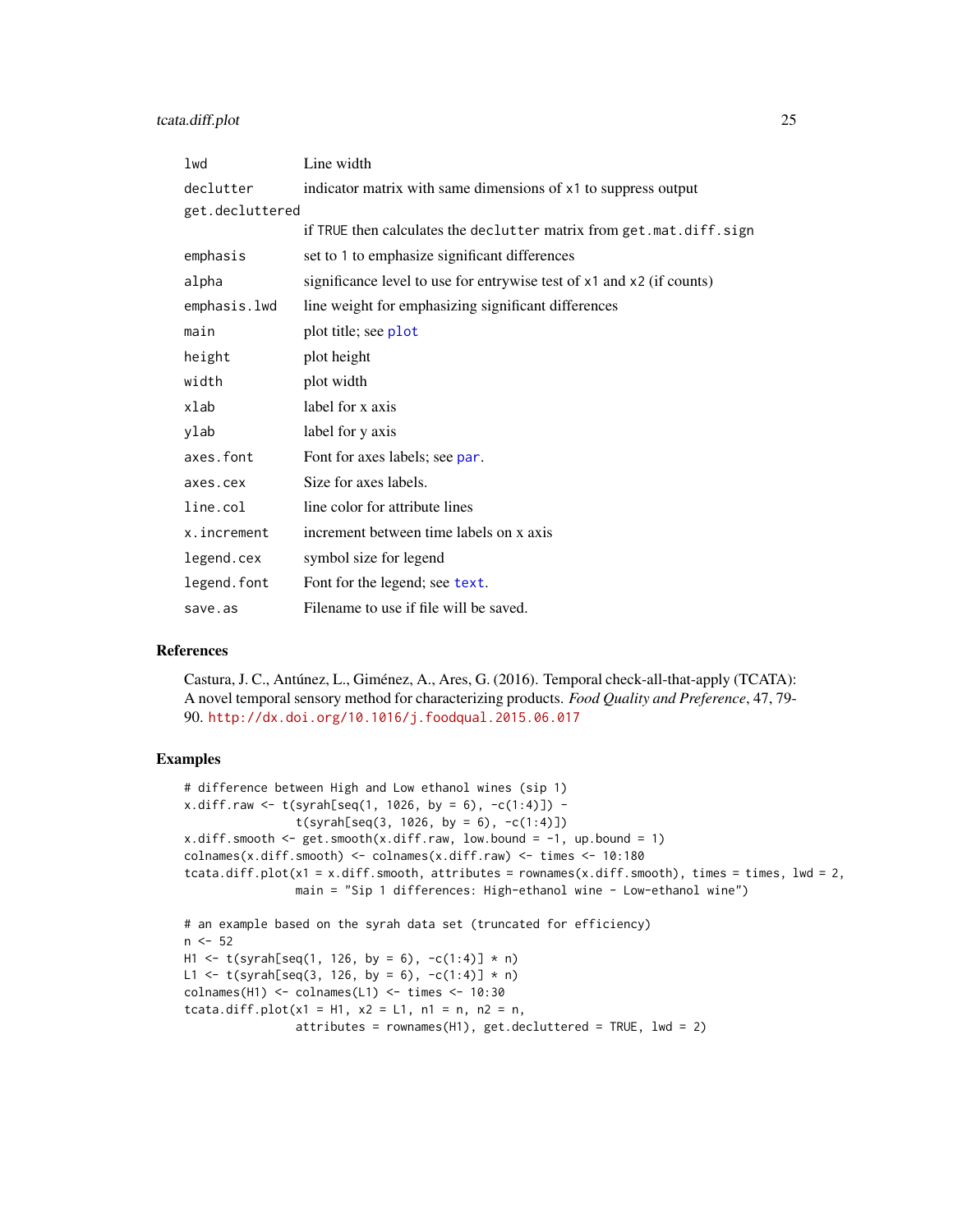# Description

Plots TCATA curves based on count or proportion data. Can also be used for plotting Temporal Dominance of Sensations (TDS) curves based on dominance counts or proportions.

# Usage

```
tcata.line.plot(X, n = 1, attributes = c(), times = c(), lwd = 1,
emphasis = NA, emphasis.lty = 1, emphasis.lwd = 3, declutter = NA,
chance.lty = 3, reference = NA, ref.lty = 2, ref.lwd = 1,
highlight = FALSE, highlight.lty = 1, highlight.lwd = 5, highlight.col = c(),
height = 8, width = 12, main = "",
xlab = "Time", ylab = "Citation proportion", axes.font = 1,
axes.cex = 1, xlim = c(), las = 0, line.col = c(),
x.increment = 5, legend.cex = 1, legend.font = 1,
legend.pos = "topleft", legend.ncol = 2, box = FALSE,
save.format = ", save.as = ")
```
# Arguments

| X            | matrix of proportions (or, if there is no missing data, on counts), typically with<br>Attributes in rows and times in columns.                                                               |
|--------------|----------------------------------------------------------------------------------------------------------------------------------------------------------------------------------------------|
| n            | The number of observations if X is a count matrix. Keep $n = 1$ if X is a matrix<br>of proportions.                                                                                          |
| attributes   | a vector of attribute labels, corresponding to the attributes in X.                                                                                                                          |
| times        | a vector of time, corresponding to the times in X.                                                                                                                                           |
| lwd          | Line width used when plotting attribute curves in X.                                                                                                                                         |
| emphasis     | a matrix matching X in its dimensions, with a numeric value corresponding to<br>points requiring emphasis, and NA for points without emphasis.                                               |
| emphasis.lty | Controls the line type associated with the emphasis line.                                                                                                                                    |
| emphasis.lwd | Controls the line weight associated with the emphasis line.                                                                                                                                  |
| declutter    | a matrix matching X in its dimensions, with a numeric value corresponding to<br>points that will not be plotted.                                                                             |
| chance.lty   | line type for the chance line. (May be deprecated?)                                                                                                                                          |
| reference    | a matrix matching X in its dimensions, with a numeric value corresponding to<br>points where a reference line will be displayed, and NA for points where no<br>reference line will be shown. |
| ref.lty      | reference line type.                                                                                                                                                                         |
| ref.lwd      | reference line width.                                                                                                                                                                        |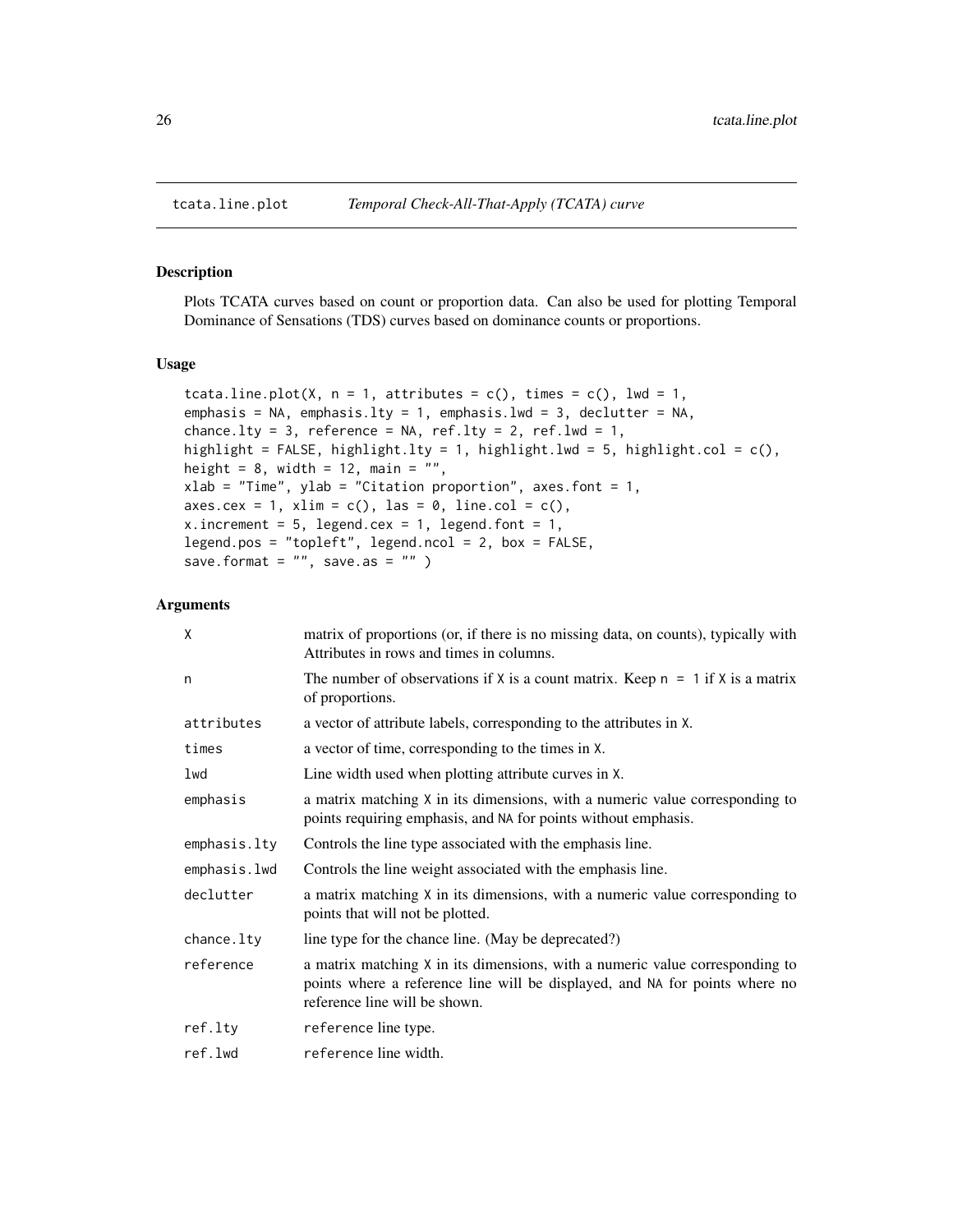# <span id="page-26-0"></span>tcata.line.plot 27

| highlight     | a matrix matching X in its dimensions, with a numeric value corresponding to<br>points requiring highlighting, and NA for points without highlighting          |
|---------------|----------------------------------------------------------------------------------------------------------------------------------------------------------------|
| highlight.lty | Controls the line type associated with the highlighting.                                                                                                       |
| highlight.lwd | Controls the line weight associated with the highlighting line.                                                                                                |
| highlight.col | a vector of colours for attributes corresponding to rows of X.                                                                                                 |
| height        | Window height.                                                                                                                                                 |
| width         | Window width.                                                                                                                                                  |
| main          | plot title; see plot.                                                                                                                                          |
| xlab          | Label for the x axis.                                                                                                                                          |
| ylab          | Label for the y axis.                                                                                                                                          |
| axes.font     | Font for axes labels; see par.                                                                                                                                 |
| axes.cex      | Size for axes labels.                                                                                                                                          |
| xlim          | Permits control of the x limit. Limits can be specified using a vector of 2 (as-<br>cending) numbers.                                                          |
| las           | numeric in $0,1,2,3$ ; the style of the axis labels. See par.                                                                                                  |
| line.col      | A vector of colors for lines corresponding to rows of X.                                                                                                       |
| x.increment   | Specifies the interval between times when labelling the x axis.                                                                                                |
| legend.cex    | Size of markers shown in the legend.                                                                                                                           |
| legend.font   | Font for the legend; see text.                                                                                                                                 |
| legend.pos    | Location of the legend in the plot; defaults to "topleft".                                                                                                     |
| legend.ncol   | Number of columns in legend.                                                                                                                                   |
| box           | draw box around plot area; see: box                                                                                                                            |
| save.format   | If indicated, this will be the fle type for the save image. Defaults to "eps" (eps<br>format). Other possible values are "" (not saved) or "png" (png format). |
| save.as       | Filename if the file will be saved.                                                                                                                            |

# References

Castura, J. C., Antúnez, L., Giménez, A., Ares, G. (2016). Temporal check-all-that-apply (TCATA): A novel temporal sensory method for characterizing products. *Food Quality and Preference*, 47, 79- 90. <http://dx.doi.org/10.1016/j.foodqual.2015.06.017>

```
# example using 'syrah' data set
low1 <- t(syrah[seq(3, 1026, by = 6), -c(1:4)])
colnames(low1) <- 10:180
tcata.line.plot(get.smooth(low1), lwd = 2, main = "Low-ethanol wine (Sip 1)")
# example using 'ojtcata' data set
data(ojtcata)
x <- aggregate(ojtcata[, -c(1:4)], list(samp = ojtcata$samp, attribute = ojtcata$attribute), sum)
p.1.checked <- x[x$samp == 1, -c(1:2)]
```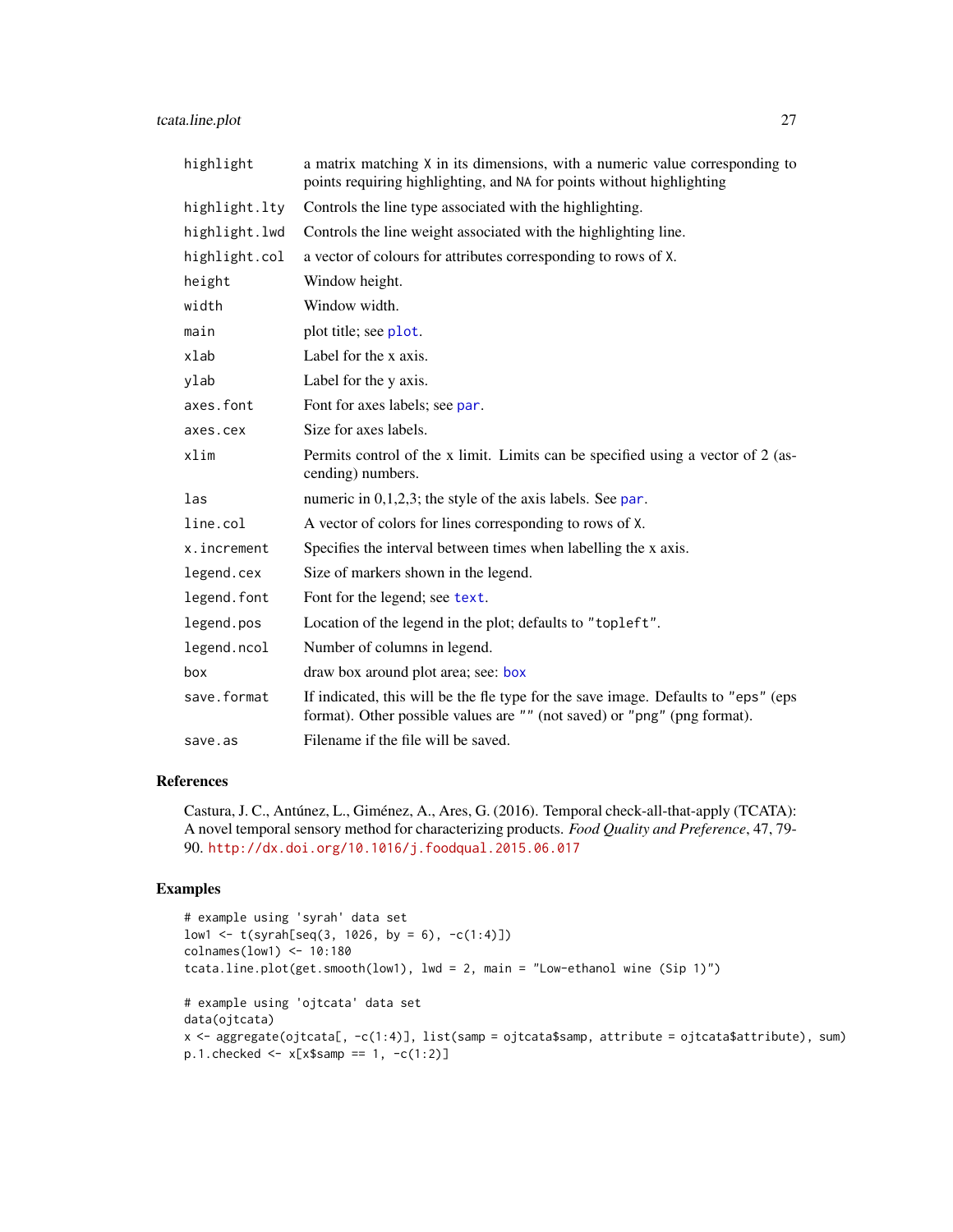```
p.1.eval <- length(unique(ojtcata$cons))
p.not1.checked <- aggregate(x[, -c(1:2)], list(attribute = x$attribute), sum[, -1]p.not1.eval <- length(unique(ojtcata$cons)) * (length(unique(ojtcata$samp)) - 1)
# reference lines for contrast products
p.1.refline <- p.not1.checked / p.not1.eval
# decluttering matrix corresponds to the dimensions of p.1.refline
p.1.declutter <- matrix(get.decluttered(x = unlist(p.1.checked), n.x = p.1.eval,
                                         y = \text{unlist}(p.\text{not1}. \text{checked}), n.y = p.\text{not1.} \text{eval}),nrow = nrow(p.1.checked)times <- get.times(colnames(x)[-c(1:2)])
attributes <- unique(x$attribute)
palettes <- make.palettes(length(attributes))
tcata.line.plot(p.1.checked, n = p.1.eval, attributes = attributes, times = times,
                reference = p.1.refline, ref.lty = 3, declutter = p.1. declutter,
                highlight = TRUE, highlight.lwd = 4,
                line.col = palettes$pal, highlight.col = palettes$pal.light,
                main = "Sample 1", height = 7, width = 11, legend.cex = 0.7)
```
TDS data set: orange juice

*TDS data set: orange juice*

# **Description**

Raw results from 20-s TDS evaluations of six orange juice samples by 50 consumers.

# Format

A data frame with 1800 rows (50 consumers \* 6 samples \* 6 attributes) and 25 columns (4 headers + 21 time slices)

- , 1 cons (int) consumer id
- , 2 samp (chr) sample id
- , 3 samp\_pos (int) position of sample in serving order
- , 4 attribute (chr) sensory attribute
- , 5:25 time\_99s (int) value is 1 if attribute is selected at time slice; otherwise value is 0

#### References

Ares, G., Jaeger, S. R., Antúnez, L., Vidal, L, Giménez, A., Coste, B., Picallo, A., & Castura, J. C. (2016). Comparison of TCATA and TDS for dynamic sensory characterization of food products. *Food Research International*, 78, 148-158. [http://dx.doi.org/10.1016/j.foodres.2015.10.](http://dx.doi.org/10.1016/j.foodres.2015.10.023) [023](http://dx.doi.org/10.1016/j.foodres.2015.10.023)

```
head(ojtds) # review first 6 rows of 'ojtds' data set
```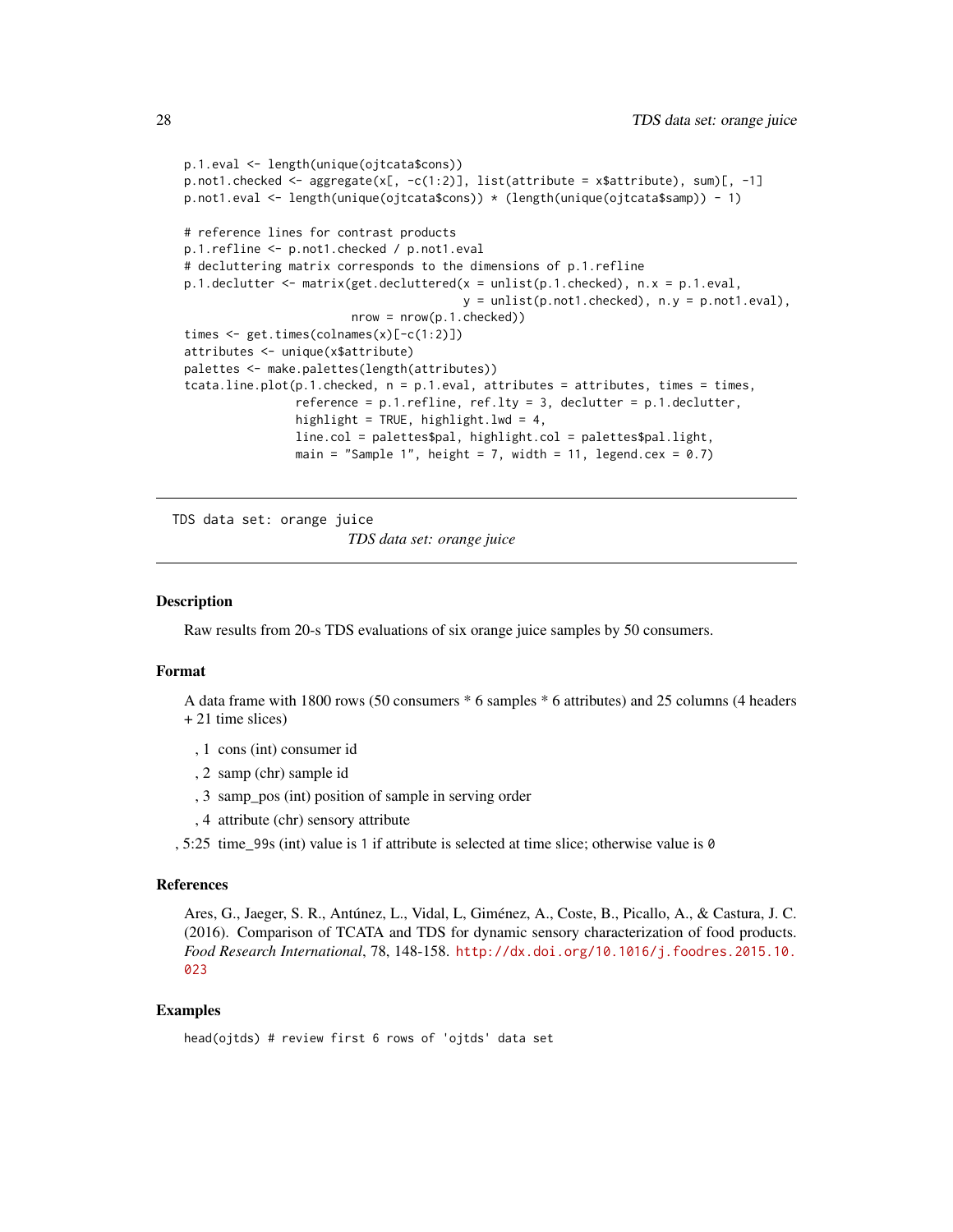<span id="page-28-0"></span>TDS data set: snack bars

*TDS data set: snack bars*

# Description

Raw TDS results from 24 assessors who evaluated four snack bars in triplicate.

# Format

A data frame with 1440 rows (24 assessors \* 3 sessions \* 4 samples \* 5 attributes) and 455 columns (4 header rows + 451 time slices)

- ,1 assessor (chr) assessor id
- ,2 session (chr) session id
- ,3 sample (chr) sample id
- ,4 attribute (chr) sensory attribute

,5:455 time\_99.9s (chr) value is 1 if attribute is dominant at time slice; otherwise value is 0

#### References

Findlay, C. J., Castura, J. C., & Valeriote, E. (2014). Temporal methods: A comparative study of four different techniques. In *17th IUFoST Congress*. 17-21 August. Montréal, Québec, Canada.

# Examples

head(bars, 2) # review first 2 rows of 'bars' data set

tds.diff.plot *Plot TDS difference curves*

# Description

Plots TDS difference curves based on differences in dominance counts or dominace rates.

# Usage

```
tds.diff.plot(X, times = NULL, attributes = NULL, xlab = "Time (seconds)",
 ylab = "Dominance rate", line.col = 1, lty = 1, lwd = 1, main = "")
```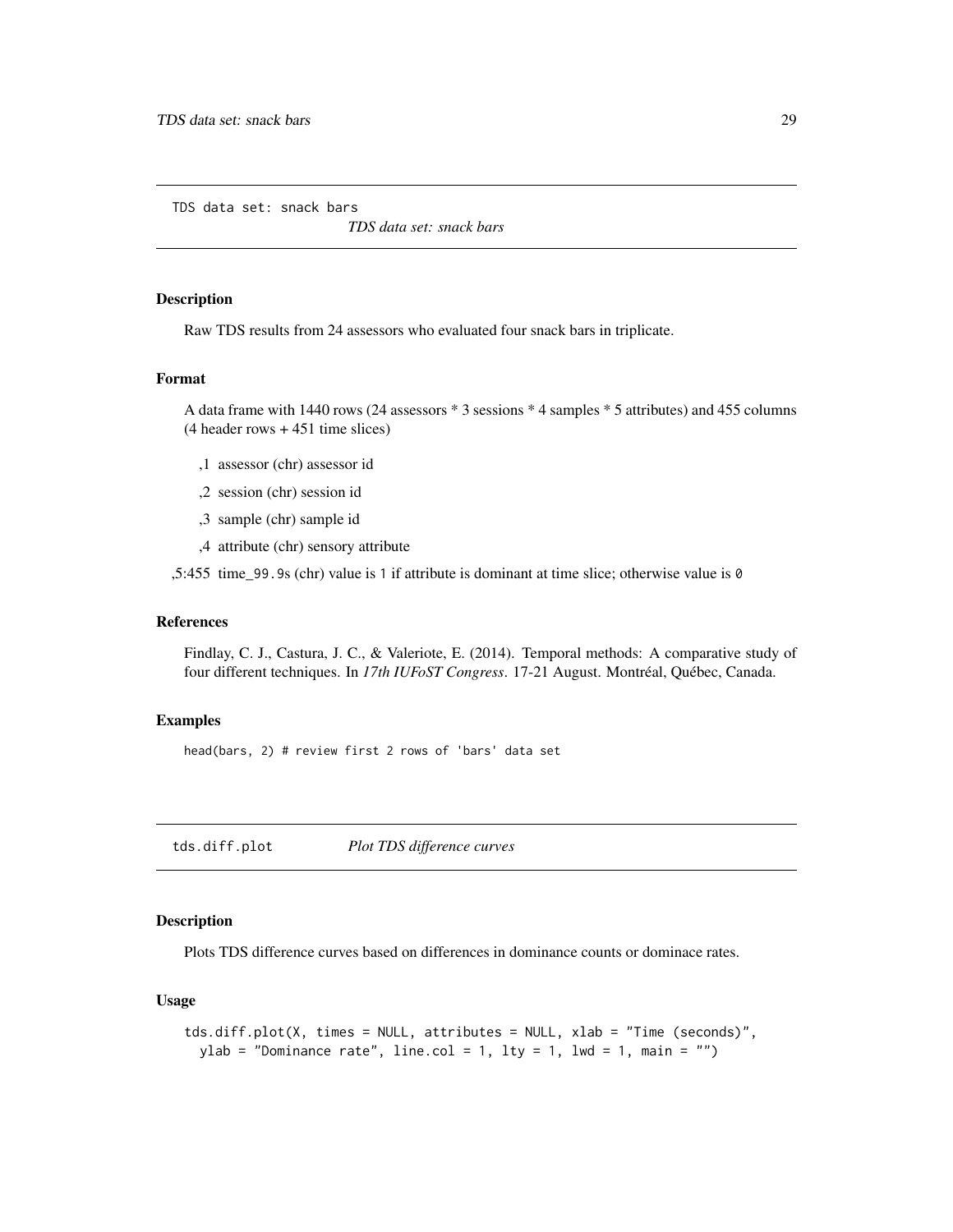<span id="page-29-0"></span>

| X           | matrix of differences in dominance rates (Attributes in rows, Times in columns). |
|-------------|----------------------------------------------------------------------------------|
| times       | a vector of times, corresponding to the times in X.                              |
| attributes  | a vector of attribute labels, corresponding to the attributes in X.              |
| xlab, ylab  | Labels for the x and y axes; see $plot$                                          |
| line.col    | A vector of colors for lines corresponding to attributes; see par                |
| lty,<br>lwd | line type and weight for attributes; see par                                     |
| main        | plot title; see plot                                                             |

# Details

Currently the differences in dominance rates are always displayed. Suppression of differences in dominances rates within a threshold range is not yet implemented.

#### References

Pineau, N., Schlich, P., Cordelle, S., Mathonnière, C., Issanchou, S., Imbert, A., Rogeaux, M., Etiévant, P., & Köster, E. (2009). Temporal dominance of sensations: Construction of the TDS curves and comparison with time–intensity. *Food Quality and Preference*, 20, 450–455. [http:](http://dx.doi.org/10.1016/j.foodqual.2009.04.005) [//dx.doi.org/10.1016/j.foodqual.2009.04.005](http://dx.doi.org/10.1016/j.foodqual.2009.04.005)

```
# example using 'bars' data set
bars.m <- aggregate(bars[, -c(1:4)], list(samples = bars$sample, attribute = bars$attribute), mean)
bars.m <- bars.m[order(bars.m$sample, bars.m$attribute), ]
attributes <- unique(bars$attribute)
times <- get.times(colnames(bars.m)[-c(1:2)])
bar1 <- bars.m[bars.m$sample == 1, -c(1:2)]bar2 < - \text{bars.m[bars.m$sample == 2, -c(1:2)]}diff.1vs2 <- get.smooth(bar1 - bar2, low.bound = -1, up.bound = 1)
tds.diff.plot(diff.1vs2, times = times, attributes = attributes,
                lwd = 2, main = "TDS Differences (Bar 1 - Bar 2)")
# suppose we only want to show the curves where the difference in dominance rate
# is significantly different
# get samples sizes and dominance counts for each product
bars.s <- aggregate(bars[, -c(1:4)], list(samples = bars$sample, attribute = bars$attribute), sum)
bars.s <- bars.s[order(bars.s$sample, bars.s$attribute), ]
bar1.s < - bars.s[bars.s$sample == 1, -c(1:2)]bar2.s < - bars.s[bars.s$sample == 2, -c(1:2)]bar1.n \leftarrow new(unique(bars[barsssample == 1, 1:2]))bar2.n <- nrow(unique(bars[bars$sample == 2, 1:2]))
# prop.test2 is a wrapper for prop.test (with its default parameters)
# thus it will run chi-squared test with Yates continuity correction
prop.test2 <- function(x1, x2, n1, n2, alpha = 0.05){
  return((suppressWarnings(prop.test(c(x1,x2), c(n1, n2),
          alternative = "two.sided"))$p.value < alpha) %in% TRUE)
```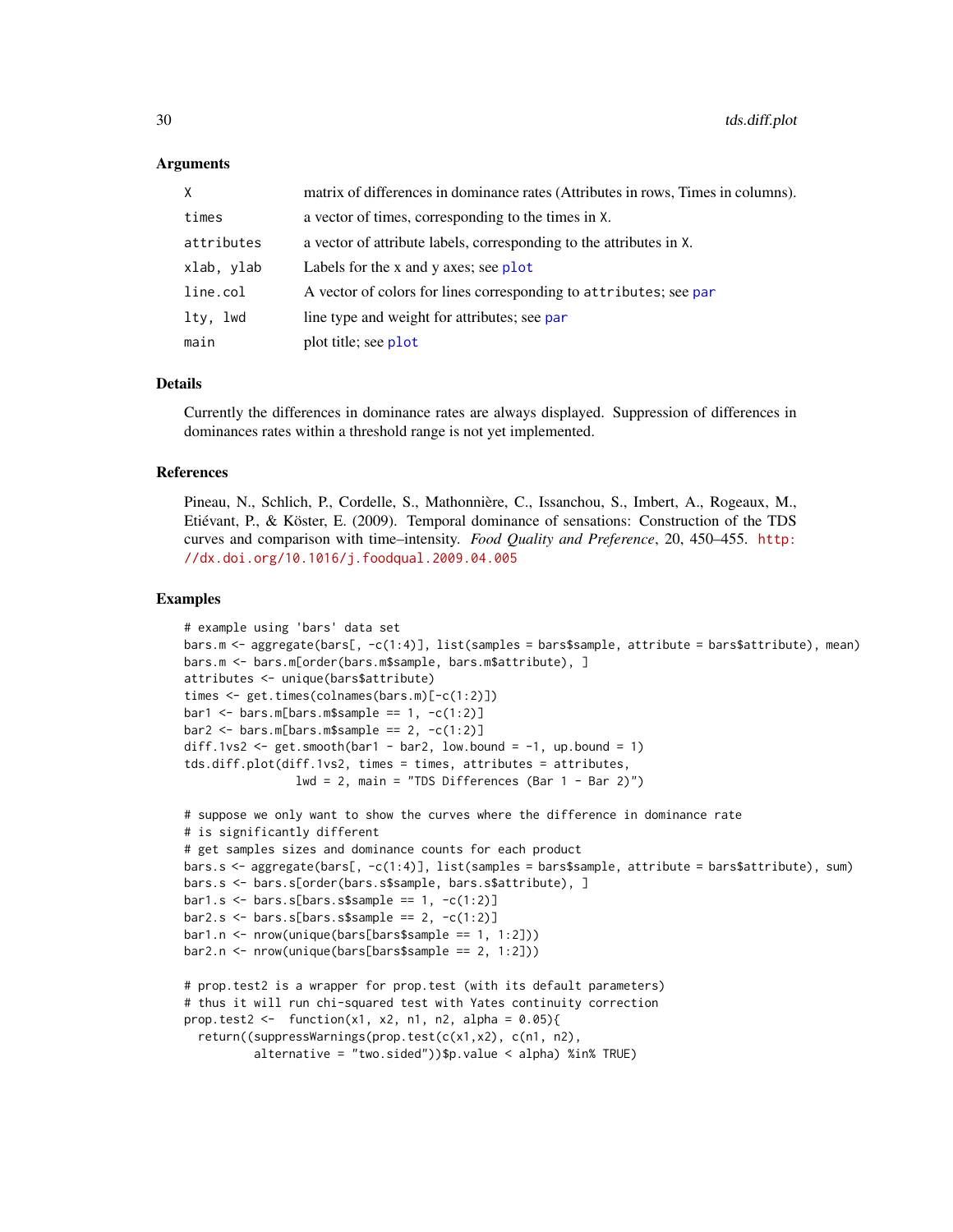<span id="page-30-0"></span>tds.plot 31

```
}
# find significant pairwise comparison, treating data as if independent
diff_1v2.signif <- mapply(prop.test2, unlist(bar1.s), unlist(bar2.s), bar1.n, bar2.n)
# update smoothed difference matrix with NA where non-significant pairs
diff_1v2.signif[!diff_1v2.signif] <- NA
diff.1vs2 <- diff.1vs2 + diff_1v2.signif - 1
# line segments that are non-significant are missing/NA so not plotted
tds.diff.plot(diff.1vs2, times = times, attributes = attributes,
              1wd = 2, main = "TDS Differences (Bar 1 - Bar 2)")
```
tds.plot *Plot TDS curves*

# **Description**

Plots TDS curves based on dominance rates, showing chance and significance lines.

# Usage

```
tds.plot(X, attributes = NULL, times = NULL, chance = NULL, signif = NULL,
line.col = 1, lty = 1, lwd = 1, las = 0, xlab = "Time (seconds)",
ylab = "Dominance rate", main = "", height = 8, width = 12, box = FALSE, save.as = "")
```
# Arguments

| Χ          | matrix of dominance rates (Attributes in rows, Times in columns).                                 |
|------------|---------------------------------------------------------------------------------------------------|
| attributes | a vector of attribute labels, corresponding to the attributes in X.                               |
| times      | a vector of times, corresponding to the times in X.                                               |
| chance     | proportion indicating the chance level, usually 1/length(attributes) or 1/(1+length(attributes)). |
| signif     | significance level associated with the number of observations and chance.                         |
| line.col   | A vector of colors for lines corresponding to attributes; see par                                 |
| lty, lwd   | line type and weight for attributes; see par                                                      |
| las        | numeric in $0,1,2,3$ ; the style of the axis labels. See: par                                     |
| xlab, ylab | Labels for the x and y axes; see $plot$                                                           |
| main       | plot title; see plot                                                                              |
| height     | Window height.                                                                                    |
| width      | Window width.                                                                                     |
| box        | draw box around plot area; see: box                                                               |
| save.as    | Filename if the file will be saved.                                                               |
|            |                                                                                                   |

# References

Pineau, N., Schlich, P., Cordelle, S., Mathonnière, C., Issanchou, S., Imbert, A., Rogeaux, M., Etiévant, P., & Köster, E. (2009). Temporal dominance of sensations: Construction of the TDS curves and comparison with time–intensity. *Food Quality and Preference*, 20, 450–455. [http:](http://dx.doi.org/10.1016/j.foodqual.2009.04.005) [//dx.doi.org/10.1016/j.foodqual.2009.04.005](http://dx.doi.org/10.1016/j.foodqual.2009.04.005)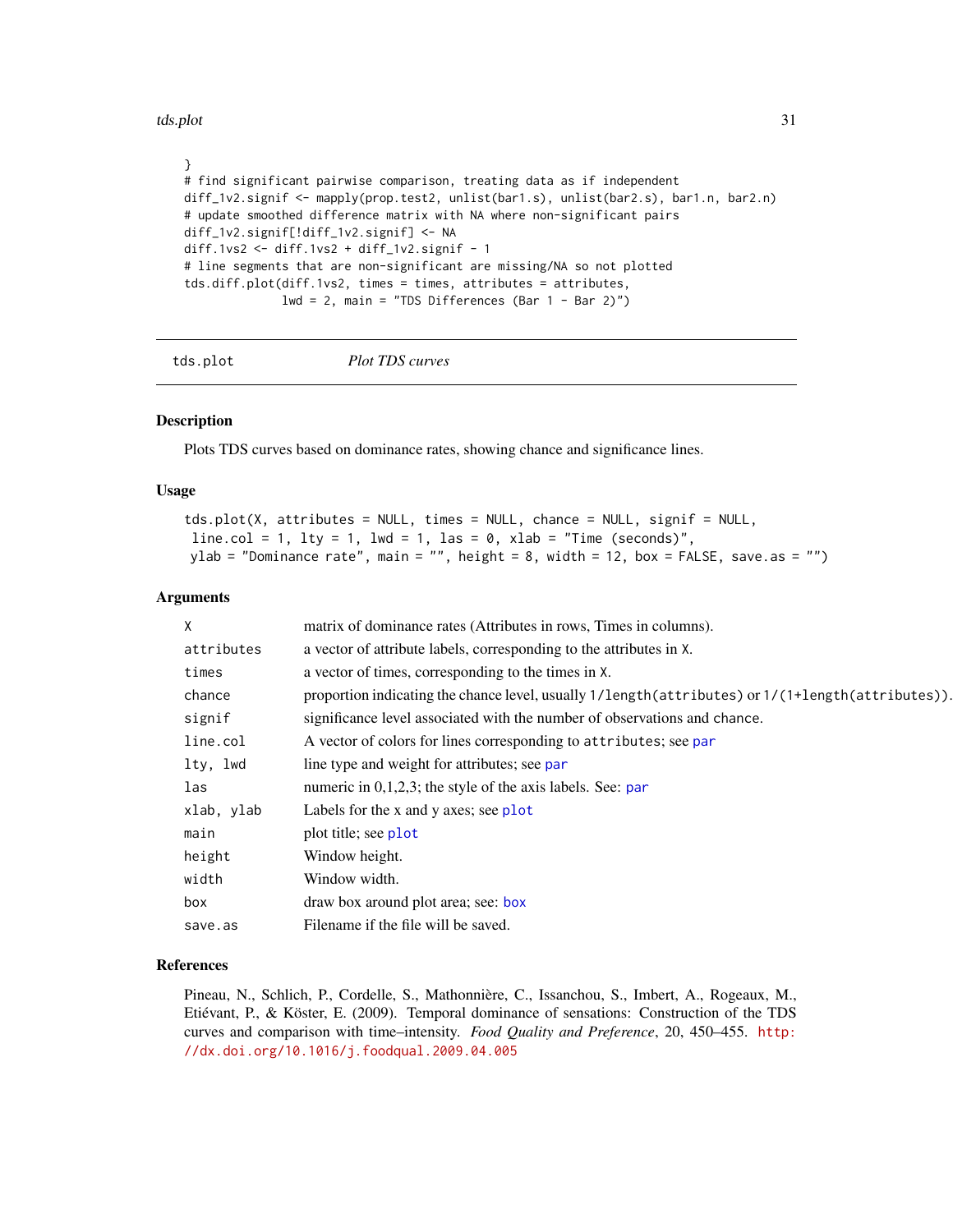# Examples

```
# example using 'bars' data set
bars.m <- aggregate(bars[, -c(1:4)], list(samples = bars$sample, attribute = bars$attribute), mean)
bars.m <- bars.m[order(bars.m$sample, bars.m$attribute), ]
attributes <- unique(bars$attribute)
times <- get.times(colnames(bars.m)[-c(1:2)])
chance <- get.chance(attributes)
signif <- get.significance(chance, nrow(unique(bars[, 1:2])))
tds.plot(get.smooth(bars.m[bars.m$sample == 1, -c(1:2)]), attributes = attributes,
         times = times, chance = chance, signif = signif,
         lwd = 2, main = "Bar 1")
# it is possible to hide the portion of the plot below the significance line:
rect(-2, -0.2, times[length(times)]+2, signif, col = "white", border = "transparent")
# re-add axes & significance line
axis(1, labels = seq(0, 45, by = 5), at = seq(0, 45, by = 5))axis(2)
abline(h=signif, lty=3, col = "grey")
```
tempR *tempR*

# Description

Analysis and visualization of data from temporal sensory methods, including for temporal checkall-that-apply (TCATA) and temporal dominance of sensations (TDS).

<span id="page-31-0"></span>